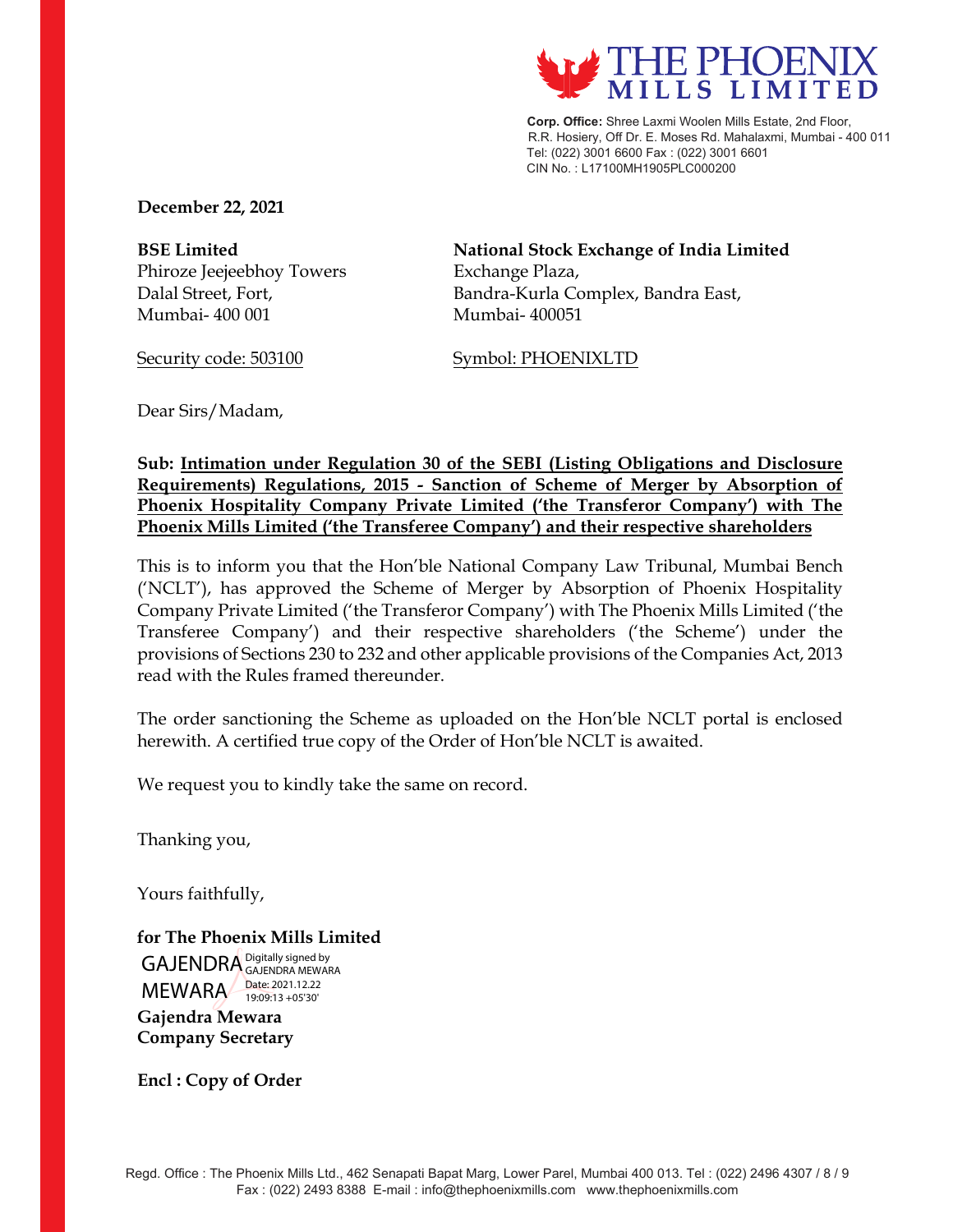In the matter of the Companies Act, 2013;

And

In the matter of Sections 230 to 232 and other applicable provisions of the Companies Act, 2013 and rules made thereunder;

And

In the matter of Scheme of Merger by Absorption of Phoenix Hospitality Company Private Limited **("the Transferor** Company")

**With** 

The Phoenix Mills Limited ('the Transferee Company").

#### **Phoenix Hospitality Company Private**

**Limited**, a company incorporated under the provisions of the Companies Act, 1956, having its registered office at Phoenix Mills Premises, 462, Senapati Bapat Marg, Lower Parel (West), Mumbai – 400 013 CIN No. U55209MH2006PTC161066

> …Petitioner Company No. 1 /Transferor Company in C.P.(CAA)/83/MB/2021

## **The Phoenix Mills Limited**, a company registered under Act No. VI of 1882 of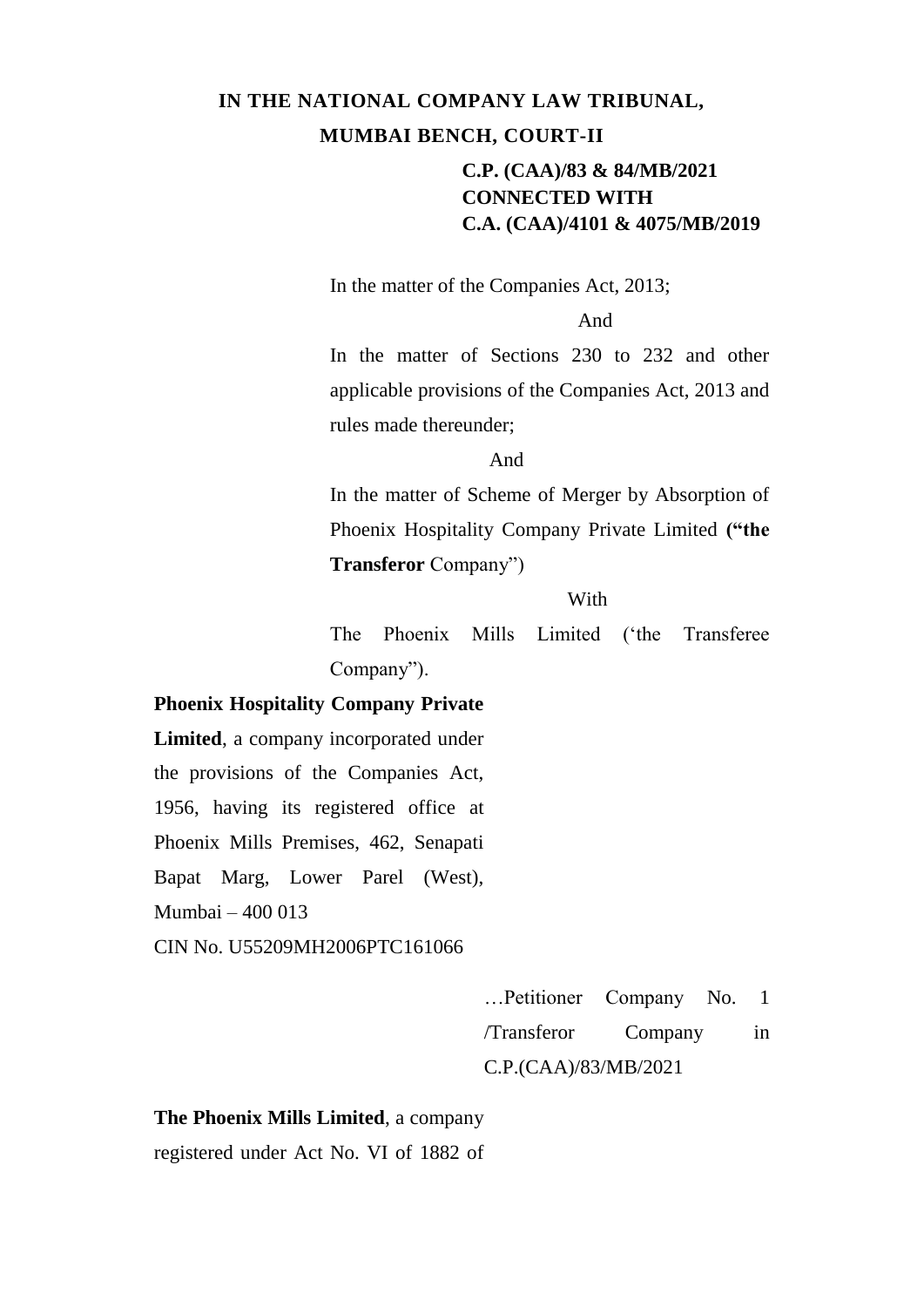#### MUMBAI BENCH, COURT-II

C.P. (CAA)/83 & 84/MB/2021 CONNECTED WITH C.A. (CAA)/4101 & 4075/MB/2019

the Legislative Council of India with the Registrar of Joint Stock Companies having its registered office at 462, Senapati Bapat Marg, Lower Parel (West), Mumbai – 400 013 CIN No. L17100MH1905PLC000200

| Petitioner Company No. 2      |         |  |    |  |
|-------------------------------|---------|--|----|--|
| /Transferee                   | Company |  | in |  |
| C.P.(CAA)/84/MB/2021          |         |  |    |  |
| Order delivered on 21.12.2021 |         |  |    |  |

#### *Coram:*

| Hon'ble Member (Judicial) | Justice P. N. Deshmukh (Retd.) |
|---------------------------|--------------------------------|
| Hon'ble Member (Judicial) | Mr. Shyam Babu Gautam          |

### *Appearances:*

| For the Petitioners $(s)$ : | Mr. Gauraj Shah Counsel a/w Mr. Karshil   |
|-----------------------------|-------------------------------------------|
|                             | Shah and Mr. Pranav Monani, Advocates i/b |
|                             | M/s. Kanga and Company, Advocates for     |
|                             | Petitioners.                              |
| For Regional Director:      | Ms. Rupa Sutar, Deputy Registrar          |

#### **ORDER**

### *Per: Shyam Babu Gautam, Member*

1. This bench is convened by video conference today i.e.  $11<sup>th</sup>$  November 2021.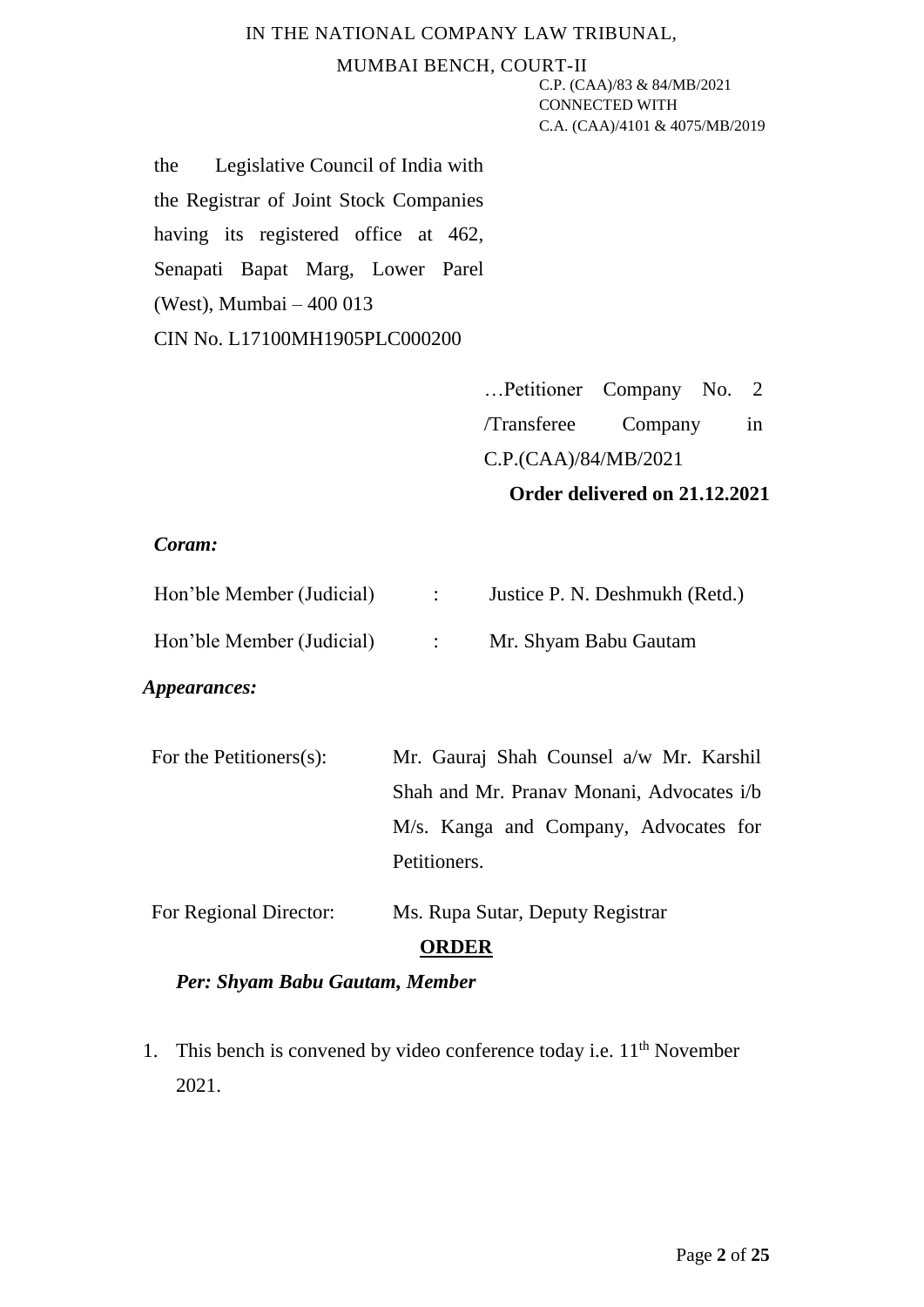- 2. Heard the learned counsel for the Petitioner Companies. No objector has come before the Tribunal to oppose the Petition and nor any party has controverted any averments made in the Petition.
- 3. The sanction of this Tribunal is sought under Sections 230 to 232 of the Companies Act, 2013, to a Scheme of Merger by Absorption of Phoenix Hospitality Company Private Limited, the Transferor Company with The Phoenix Mills Limited, the Transferee Company.
- 4. The Transferor Company is engaged in the activity of real estate development. The Transferee Company is engaged in mixed use retail-led real estate development activities on a Pan-India basis. The equity shares and preference shares of the Transferee Company are listed on the BSE Limited ("**BSE**") and National Stock Exchange of India Limited ("**NSE**").
- 5. The Learned Counsel for the Petitioner Companies states that the Scheme is presented under Section 230 to 232 and other applicable provisions of the Companies Act, 2013 and the rules and regulations made thereunder, for the Scheme of Merger by Absorption involving transfer of all assets and liabilities of Phoenix Hospitality Company Private Limited to The Phoenix Mills Limited.
- 6. The Learned Counsel for the Petitioner Companies further submits the Introduction and Rationale for the Scheme (Merger) is as follows:
	- a. The proposed Amalgamation will lead to a simplified corporate structure since it will result in the combined businesses of the Petitioner Companies being carried on more economically, efficiently and beneficially and the arrangement would be in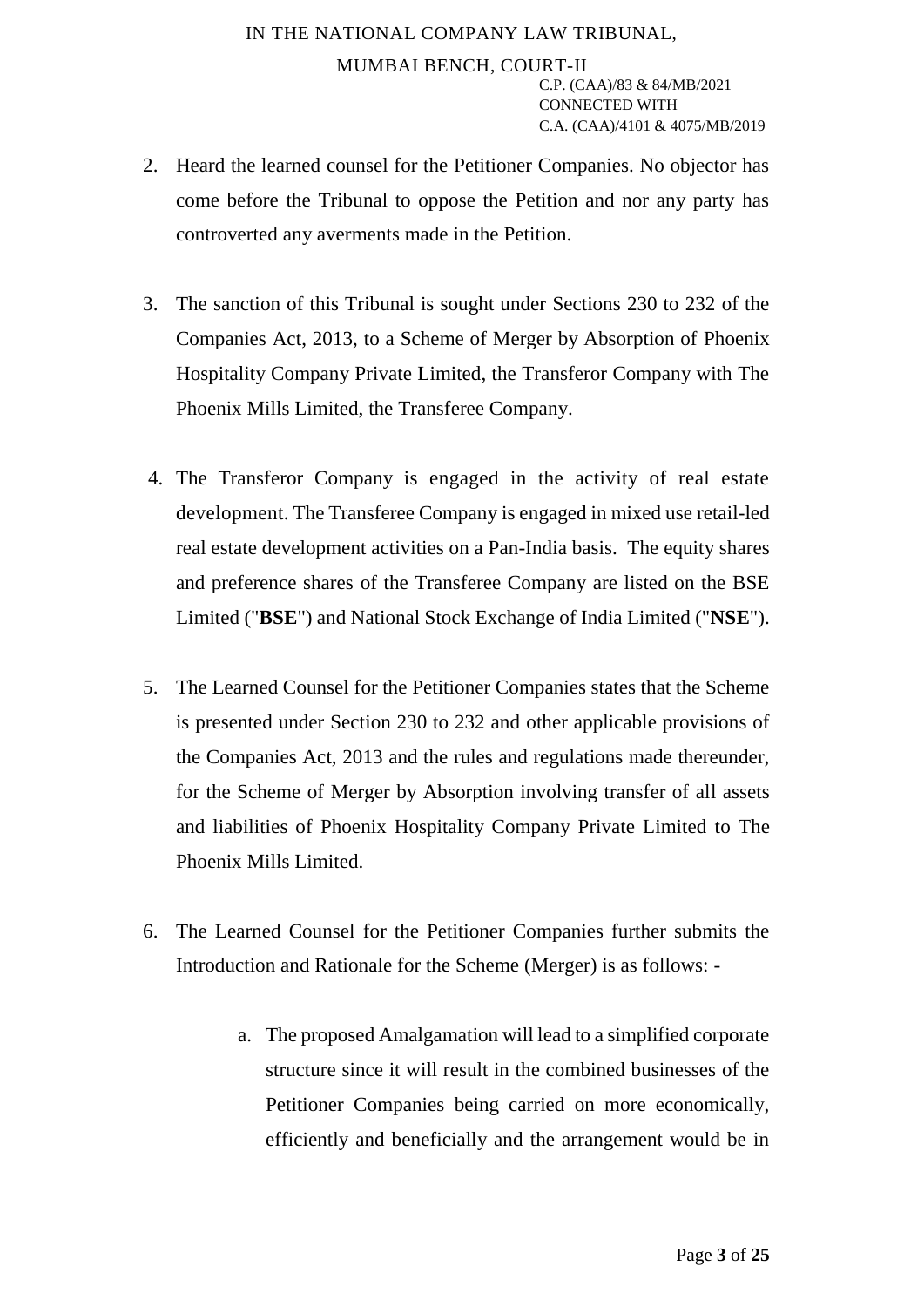the interest of both the Petitioner Companies and their shareholders as the businesses carried on by both the Petitioner Companies are under common management/shareholders.

- b. The proposed amalgamation would strengthen the Management of the Transferee Company effectively because of avoidance and elimination of unnecessary duplication of time, costs and expenses, incurred for administration and operations of both the Petitioner Companies separately and would result in better utlilization of resources and assets and synergies of operations with integration of management and other expertise.
- c. The proposed amalgamation will also lead to reduction in compliance requirement and reduction in the intermediate holding structure in accordance with Section 2(87) of Companies Act, 2013 thereby providing greater operation flexibility in future. Further, even the creditors of the Transferee Company will not be affected by the Scheme since the Transferor Company does not have any external liabilities, and post the amalgamation, the assets of the Transferee Company would continue to be more than its liabilities.
- 7. The Counsel for the Petitioner Companies submits that the Board of Directors of both the Petitioner Companies in their respective meetings held on August 7, 2019 have approved the Scheme of Amalgamation with the Appointed Date as  $1<sup>st</sup>$  April, 2019, the copies of the Board resolutions are annexed to their respective Company Scheme Petition.
- 8. The Learned Counsel for the Petitioner Companies submits that the Company Scheme Petitions are filed in consonance with sections 230 to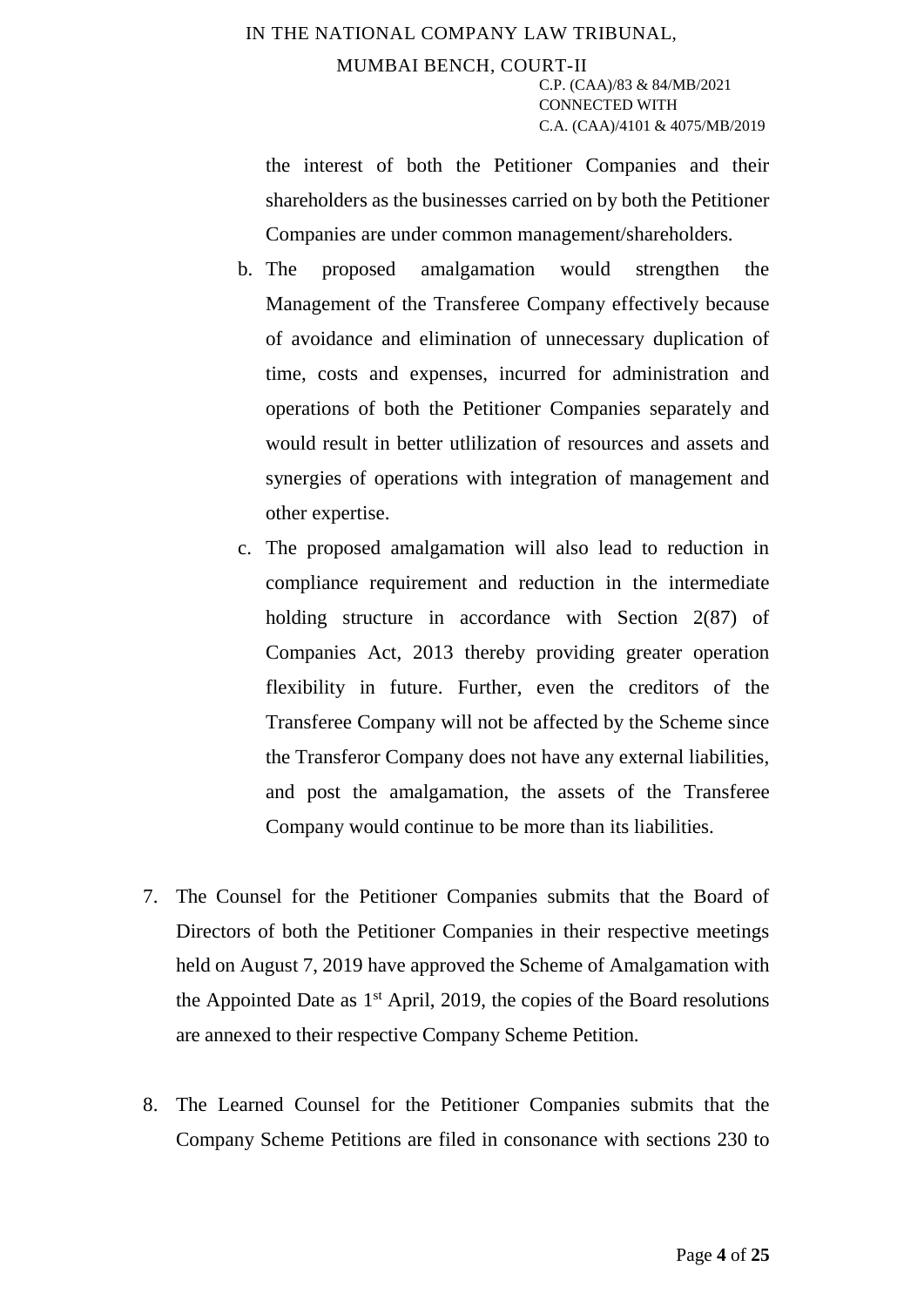232 of the Companies Act, 2013 along with the Orders passed in the connected Company Scheme Application Nos. C.A.(C.A.A.)/4101 and 4075/MB/2019 by this Tribunal.

- 9. By Order dated 4<sup>th</sup> May 2020 passed by the National Company Law Tribunal, Mumbai Bench in C.A.(CAA)/4101/MB/2019, the meetings of Equity Shareholders of the Transferor Company was dispensed with in view of the fact that, all the Equity Shareholders of the Transferor Company had provided their consent to the Scheme and for dispensing with the holding and convening of the meeting by way of consent affidavits which were produced before this Tribunal.
	- 10.The Learned Counsel further states that pursuant to the directions contained in the said Order dated 4<sup>th</sup> May 2020, meeting of the Secured Creditors of Transferor Company was not required to be held as there were no secured creditors in the Transferor Company.
	- 11.The Learned Counsel further states that pursuant to the directions contained in the said Order dated  $4<sup>th</sup>$  May 2020 the meeting of the Unsecured Creditors of the Transferor Company was dispensed with in view of the undertaking that the Transferor Company would serve individual notices to all its Unsecured Creditors. The Transferor Company has on 15<sup>th</sup> December 2020 served individual notices to all its Unsecured Creditors through speed post.
- 12. The Learned Counsel for the Petitioner Companies further states that pursuant to an Order dated 17th March 2021 passed by the National Company Law Tribunal, Mumbai Bench in C.A. 1022 of 2020 in C.A.(CAA)/4075/MB/2019 a meeting of the Equity Shareholders of the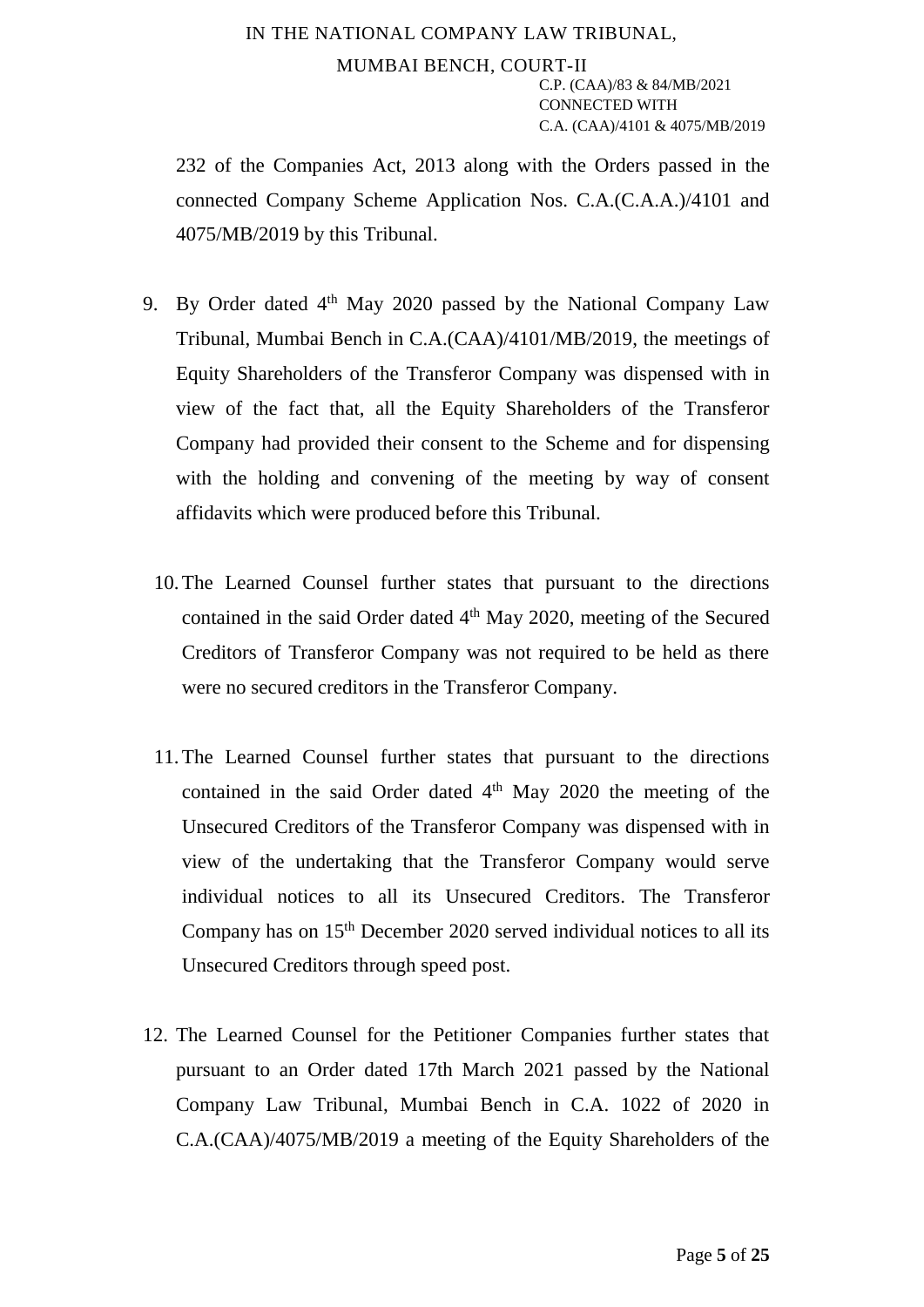Transferee Company was held on 30th April, 2021 at 11:00 am through video conferencing or other audio visual means mode, as per applicable operating procedures referred to in Circular No.14/2020 dated April 8, 2020 read with Circular Nos. 17 /2020 dated April 13, 2020, 22/2020 dated June 15, 2020 and 33/2020 dated September 28, 2020 issued by the Ministry of Corporate Affairs, Government of India and the requisite quorum was present and the Scheme of Amalgamation by Absorption was approved with the requisite majority by the Equity Shareholders without any modifications.

- 13. The Learned Counsel for the Petitioner Companies also states that the Chairperson appointed for the meeting of the Transferee Company has filed his affidavit verifying his report on Monday, 10th Day of May, 2021 which is annexed to the Company Scheme Petition filed by the Transferee Company.
- 14. The Learned Counsel further states that pursuant to the directions contained in the said Order 4th May 2020 the meeting of the Secured Creditors of Transferee Company was dispensed with in view of the undertaking that the Transferee would serve individual notices to all its Secured Creditors. The Transferee Company has on 5th April 2021 served individual notices to all its Secured Creditors through speed post.
- 15. The Learned Counsel further states that pursuant to the directions contained in the said Order dated 4th May 2020 the meeting of the Unsecured Creditors of the Transferee Company was dispensed with in view of the undertaking that the Transferee Company would serve individual notices to all their Unsecured Creditors. The Transferee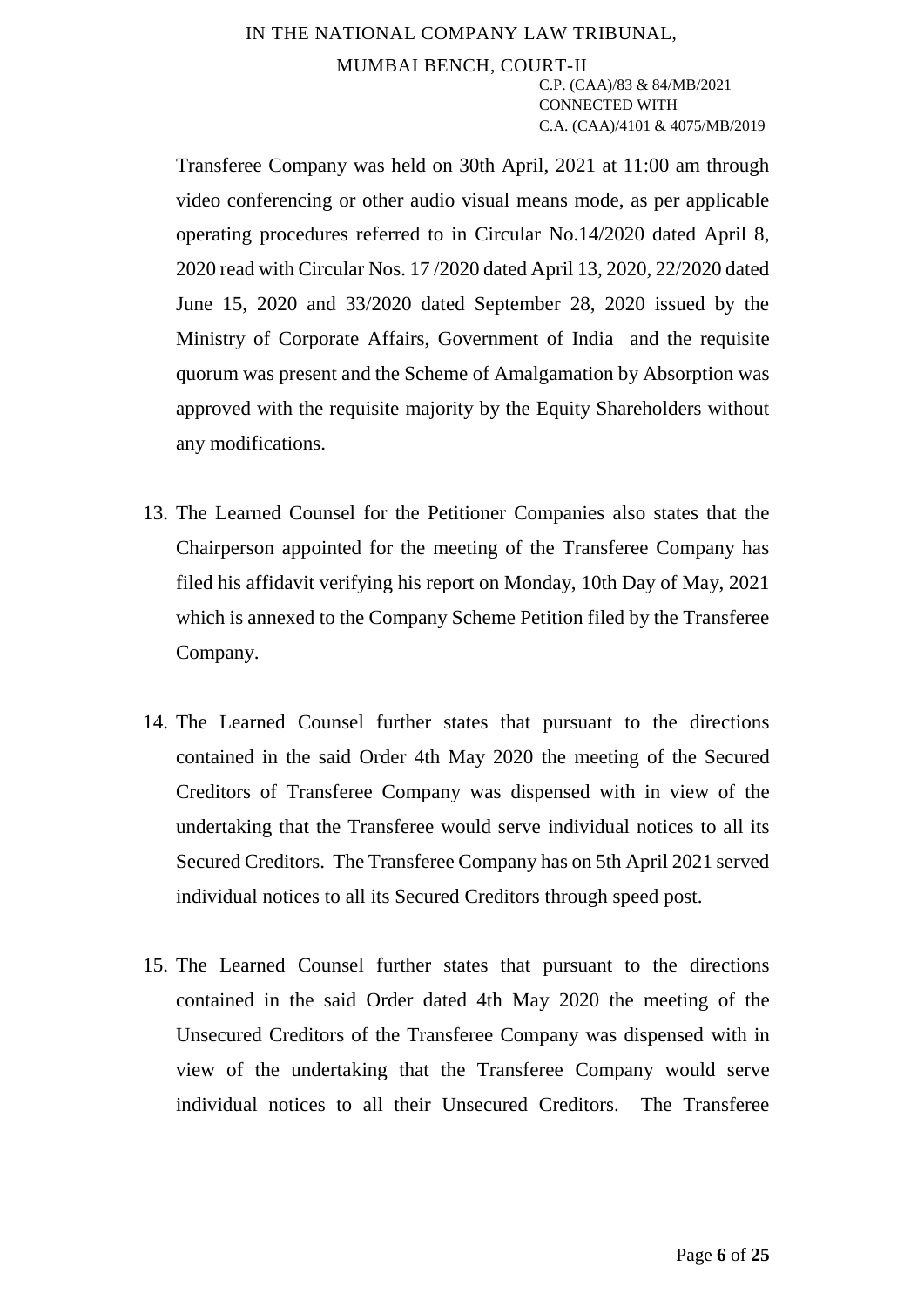Company has on 5th April 2021 served individual notices to all its Unsecured Creditors through speed post.

- 16. The Counsel appearing on behalf of the Petitioner Companies further states that the Petitioner Companies have complied with all the requirements as per the directions of this Tribunal and they have filed necessary affidavits of compliance in this Tribunal. Moreover, the Petitioner Companies, through their Counsel, undertake to comply with all statutory requirements if any, as required under the Companies Act, 2013 and the Rules made there under whichever is applicable. The said undertakings given by the Petitioner Companies are accepted.
- 17. Regional Director (Western Region), Ministry of Corporate Affairs, Mumbai, has filed his report dated July 30, 2021 inter alia stating therein that save and except as stated in paragraph IV of the said report, it appears that the Scheme is not prejudicial to the interest of shareholders and public. In response to the observations made by the Regional Director, the Petitioner Companies have filed their combined affidavit dated 30<sup>th</sup> September, 2021. The observations of the Regional Director and the Petitioner Companies' response to the said observations are summarised below:

| SI.   | RD Observation via               | <b>Reply Via Consolidated RD Reply dated</b>                                |
|-------|----------------------------------|-----------------------------------------------------------------------------|
| No.   | RD Report dated 30 <sup>th</sup> | 30 <sup>th</sup> September, 2021                                            |
| (Col. | <b>July, 2021</b>                | (Column 3)                                                                  |
|       |                                  |                                                                             |
| 1)    | (Column 2)                       |                                                                             |
|       |                                  | In compliance of AS-14 $\vert$ As far as the observations made in paragraph |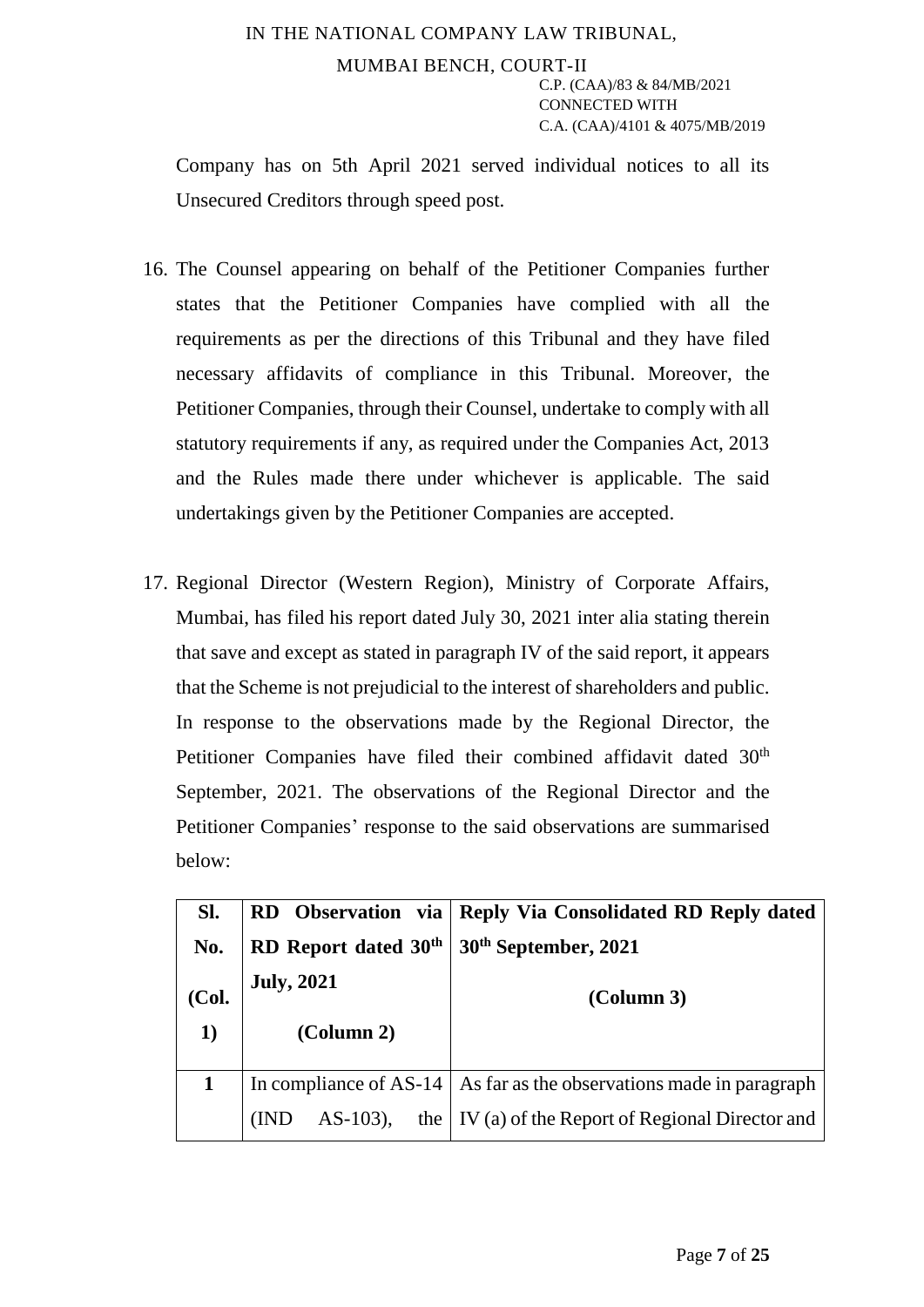### MUMBAI BENCH, COURT-II

|                |                                         | Transferee Companies reproduced hereinabove are concerned, the         |  |  |
|----------------|-----------------------------------------|------------------------------------------------------------------------|--|--|
|                | shall<br>such $\vert$<br>pass           | Petitioner Companies being the Transferor                              |  |  |
|                | entries<br>accounting                   | Company and the Transferee company                                     |  |  |
|                |                                         | which are necessary in undertake that they shall pass necessary        |  |  |
|                | connection with the                     | accounting entries in connection with the                              |  |  |
|                |                                         | scheme to comply with Scheme as per AS $-14 \& NDD AS-103$             |  |  |
|                | other                                   | applicable respectively, as well as comply with other                  |  |  |
|                |                                         | Accounting Standards applicable Accounting Standards to the            |  |  |
|                | such as AS-5(IND AS- extent applicable. |                                                                        |  |  |
|                | $8)$ etc                                |                                                                        |  |  |
|                |                                         |                                                                        |  |  |
| $\overline{2}$ |                                         | The Petitioners under As far as the observations of the Regional       |  |  |
|                |                                         | provisions of section   Director, as stated in paragraph IV (b) of the |  |  |
|                | 230(5)<br>of<br>the                     | report and reproduced hereinabove are                                  |  |  |
|                |                                         | Companies Act, 2013   concerned, the Petitioner Companies submit       |  |  |
|                |                                         | have to serve notices to   that notices under provisions of Section    |  |  |
|                | concerned authorities                   | $230(5)$ of the Companies Act, 2013 have                               |  |  |
|                | which are likely to be                  | been served upon (i) the Central                                       |  |  |
|                | affected<br>by                          | Government through the office of the                                   |  |  |
|                | Amalgamation.                           | Regional Director, Western Region,                                     |  |  |
|                |                                         | Further, the approval of   Mumbai, (ii) the Registrar of Companies,    |  |  |
|                | scheme<br>the                           | by this Maharashtra, Mumbai, (iii) concerned                           |  |  |
|                |                                         | Hon'ble Tribunal may Income Tax Authority within whose                 |  |  |
|                | deter<br>such<br>not                    | jurisdiction the Petitioner Companies                                  |  |  |
|                | authorities to deal with                | assessments are made, with a direction that                            |  |  |
|                | any of the issues arising               | they may submit their representations, if                              |  |  |
|                | after giving effect to the              | any, within a period of thirty days from the                           |  |  |
|                | scheme. The decision                    | date of receipt of such notice to the Hon'ble                          |  |  |
|                | of such Authorities is                  | Tribunal with a copy of such representations                           |  |  |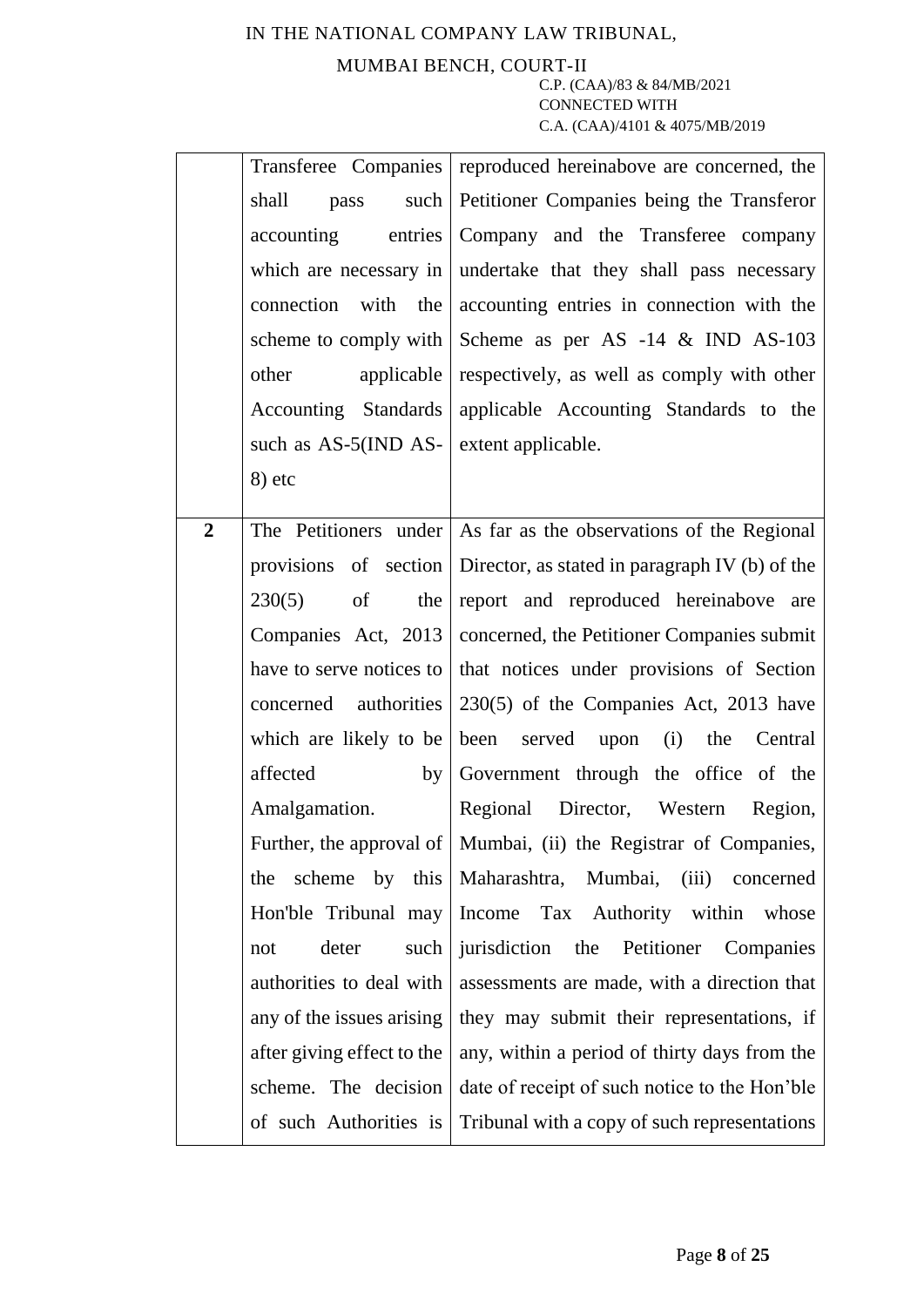## MUMBAI BENCH, COURT-II

|                | binding<br>the<br>on           | served simultaneously upon the Petitioner                                       |  |  |
|----------------|--------------------------------|---------------------------------------------------------------------------------|--|--|
|                | Petitioner Company(s).         | Companies, failing which, it shall be                                           |  |  |
|                |                                | presumed that the authorities have<br>no                                        |  |  |
|                |                                | representations to make on the proposals.                                       |  |  |
|                |                                | The Petitioner Companies further undertake                                      |  |  |
|                |                                | that the approval of the Scheme by this                                         |  |  |
|                |                                | Tribunal will not deter any authorities to                                      |  |  |
|                |                                | deal with any of the issues arising after                                       |  |  |
|                |                                | giving effect to the scheme and that such                                       |  |  |
|                |                                | issues arising out of the Scheme will be met                                    |  |  |
|                |                                | and answered in accordance with law. The                                        |  |  |
|                |                                | decision of the authorities will be binding on                                  |  |  |
|                |                                | the Petitioner Companies.                                                       |  |  |
| $\overline{3}$ | The                            | Hon'ble $NCLT$ As far as the observations of the Regional                       |  |  |
|                |                                | may kindly direct to the $\vert$ Director, as stated in paragraph IV (c) of the |  |  |
|                | Petitioners to file an         | report and reproduced hereinabove are                                           |  |  |
|                | undertaking<br>the<br>to       | concerned, The Petitioner Companies                                             |  |  |
|                | extent that the Scheme         | hereby confirm that the scheme enclosed to                                      |  |  |
|                | enclosed<br>the<br>to          | the Company Petition and submitted to the                                       |  |  |
|                |                                | Company Application   Hon'ble NCLT is one and the same and there                |  |  |
|                | Scheme<br>the<br>and           | is no discrepancy or deviation.                                                 |  |  |
|                | enclosed<br>the<br>to          |                                                                                 |  |  |
|                | Company Petition are           |                                                                                 |  |  |
|                | one & same and there is        |                                                                                 |  |  |
|                | discrepancy<br><b>or</b><br>no |                                                                                 |  |  |
|                | deviation.                     |                                                                                 |  |  |
|                |                                |                                                                                 |  |  |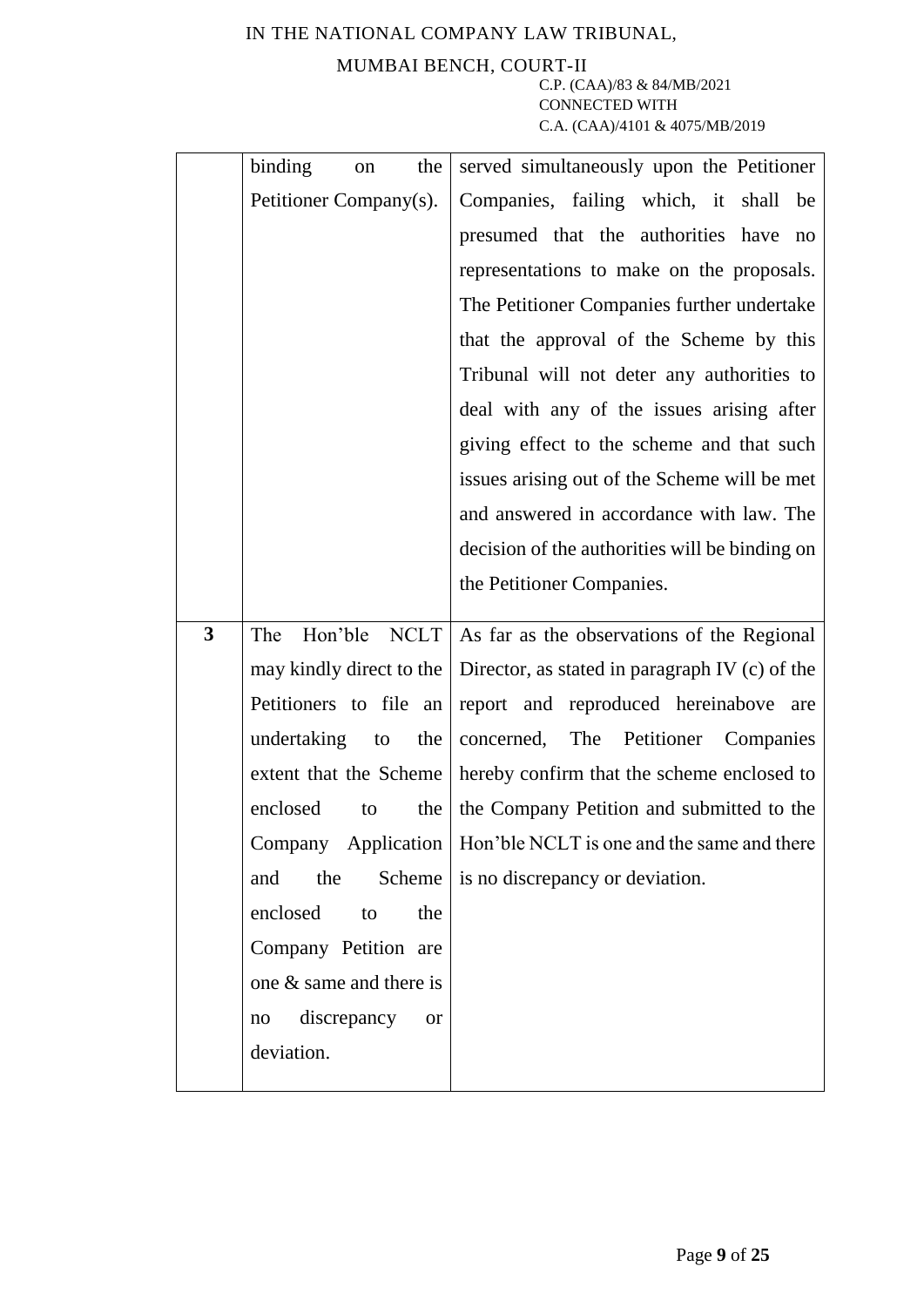### IN THE NATIONAL COMPANY LAW TRIBUNAL, MUMBAI BENCH, COURT-II C.P. (CAA)/83 & 84/MB/2021 CONNECTED WITH

C.A. (CAA)/4101 & 4075/MB/2019

| $\overline{\mathbf{4}}$<br>As per Definition of the                                                                                                                                                                                                                                                                                                                                                                                                                                                                                                                                                                             | As far as the observations of the Regional                                                                                                                                                                                                                                                                                                                                                                                                                                                                                                                                                                                                                                                                                                                                                                                                                              |
|---------------------------------------------------------------------------------------------------------------------------------------------------------------------------------------------------------------------------------------------------------------------------------------------------------------------------------------------------------------------------------------------------------------------------------------------------------------------------------------------------------------------------------------------------------------------------------------------------------------------------------|-------------------------------------------------------------------------------------------------------------------------------------------------------------------------------------------------------------------------------------------------------------------------------------------------------------------------------------------------------------------------------------------------------------------------------------------------------------------------------------------------------------------------------------------------------------------------------------------------------------------------------------------------------------------------------------------------------------------------------------------------------------------------------------------------------------------------------------------------------------------------|
| Scheme,                                                                                                                                                                                                                                                                                                                                                                                                                                                                                                                                                                                                                         | Director, as stated in paragraph IV (d) of the                                                                                                                                                                                                                                                                                                                                                                                                                                                                                                                                                                                                                                                                                                                                                                                                                          |
| Appointed Date" means<br>the date from which the<br>provisions of<br>the<br>Scheme shall become<br>operational,<br>i.e.<br>opening of business<br>hours on 1st April 2019<br>or such other date as<br>may be mutually agreed<br>upon by the respective<br>Board of Directors of<br>PHCPL and PML with<br>the approval of the<br>NCLT or such other<br>date as may be fixed by<br><b>NCLT</b><br>while<br>the<br>sanctioning<br>the<br>Scheme;<br>"Effective Date" " or<br>"upon<br>the<br>Scheme<br>becoming effective" or<br>"upon coming into<br>effect of this Scheme"<br>means the last date on<br>which the certified true | report and reproduced hereinabove are<br>concerned, the Petitioner Companies hereby<br>submit that the Appointed date i.e. the date<br>from which the provisions of the scheme of<br>amalgamation shall become operational,<br>shall be April 1, 2019 or such other date as<br>may be directed by the NCLT. The<br>Appointed Date as fixed by the Companies<br>mentioned<br>the<br>scheme<br>and<br>in<br>of<br>amalgamation is in compliance with the<br>provisions of Section $232(6)$ of<br>the<br>Companies Act, 2013 and circular no. F. No.<br>7/12/2019/CL-1 dated 21.08.2019 issued by<br>the Ministry of Corporate Affairs. The<br>Petitioner Companies undertake to comply<br>with the requirement of circular no. F. No. 7<br>/12/2019/CL-1 dated 21.08.2019 issued by<br>the Ministry of Corporate Affairs with<br>respect to fixation of "Appointed Date'. |
| copies of the Orders of                                                                                                                                                                                                                                                                                                                                                                                                                                                                                                                                                                                                         |                                                                                                                                                                                                                                                                                                                                                                                                                                                                                                                                                                                                                                                                                                                                                                                                                                                                         |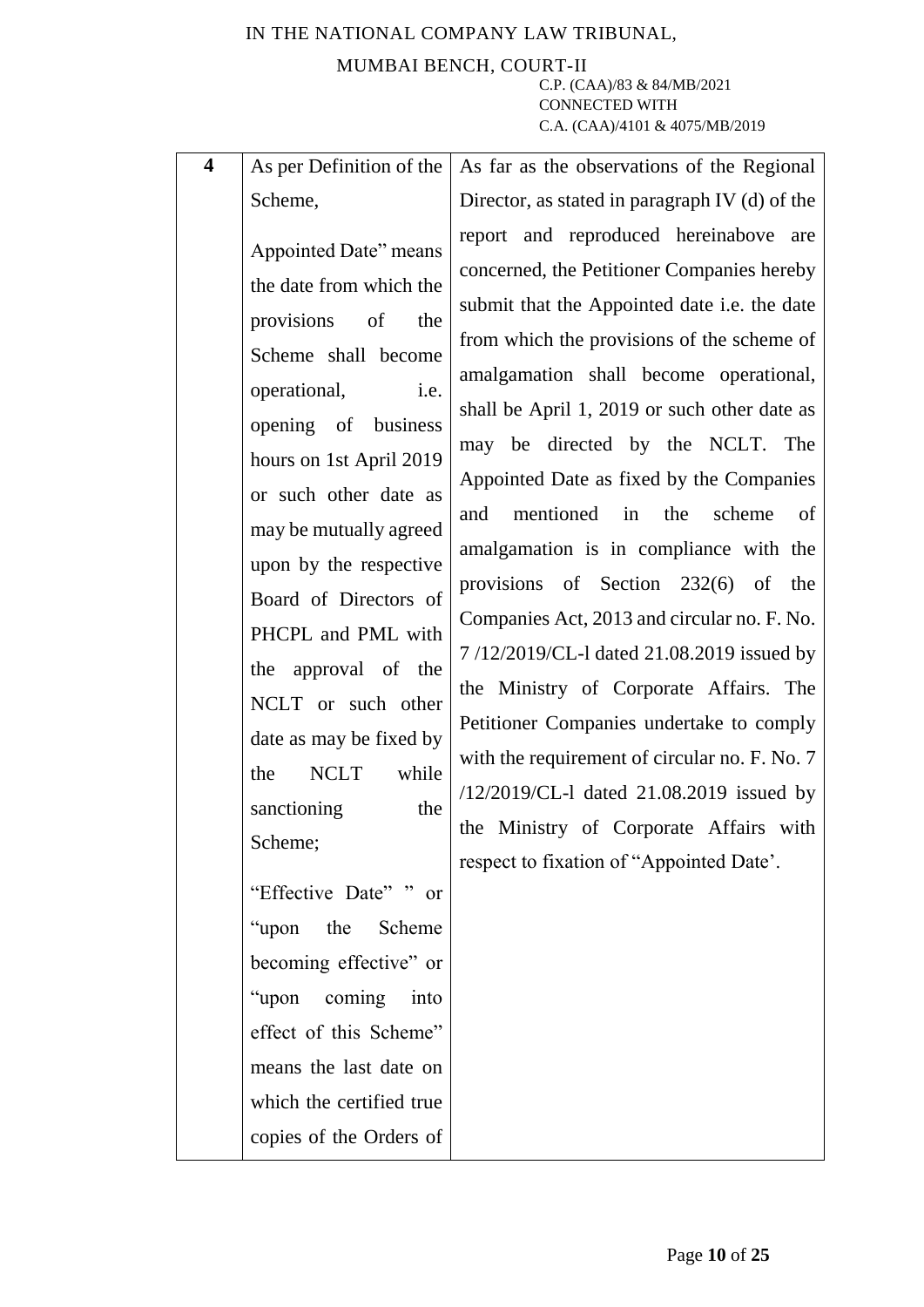### MUMBAI BENCH, COURT-II

| the NCLT sanctioning                          |  |
|-----------------------------------------------|--|
| this Scheme are filed by                      |  |
| PHCPL and PML with                            |  |
| of<br>the<br>Registrar                        |  |
| Companies,                                    |  |
| Maharashtra, Mumbai.                          |  |
|                                               |  |
|                                               |  |
| Record Date"<br>means                         |  |
| the date to be fixed by                       |  |
| the Board of Directors                        |  |
| of PML, for the purpose                       |  |
| of issue of Equity                            |  |
| Shares of PML to the                          |  |
| equity shareholders of                        |  |
| PHCPL other than PML                          |  |
| as contemplated under                         |  |
| this Scheme.                                  |  |
| is submitted<br>It<br>that                    |  |
|                                               |  |
| Section $232(6)$ of the                       |  |
| Companies Act, 2013<br>states that the scheme |  |
| under this section shall                      |  |
|                                               |  |
| clearly indicate<br>an                        |  |
| appointed date from                           |  |
| which it shall be                             |  |
| effective and<br>the                          |  |
| scheme shall be deemed                        |  |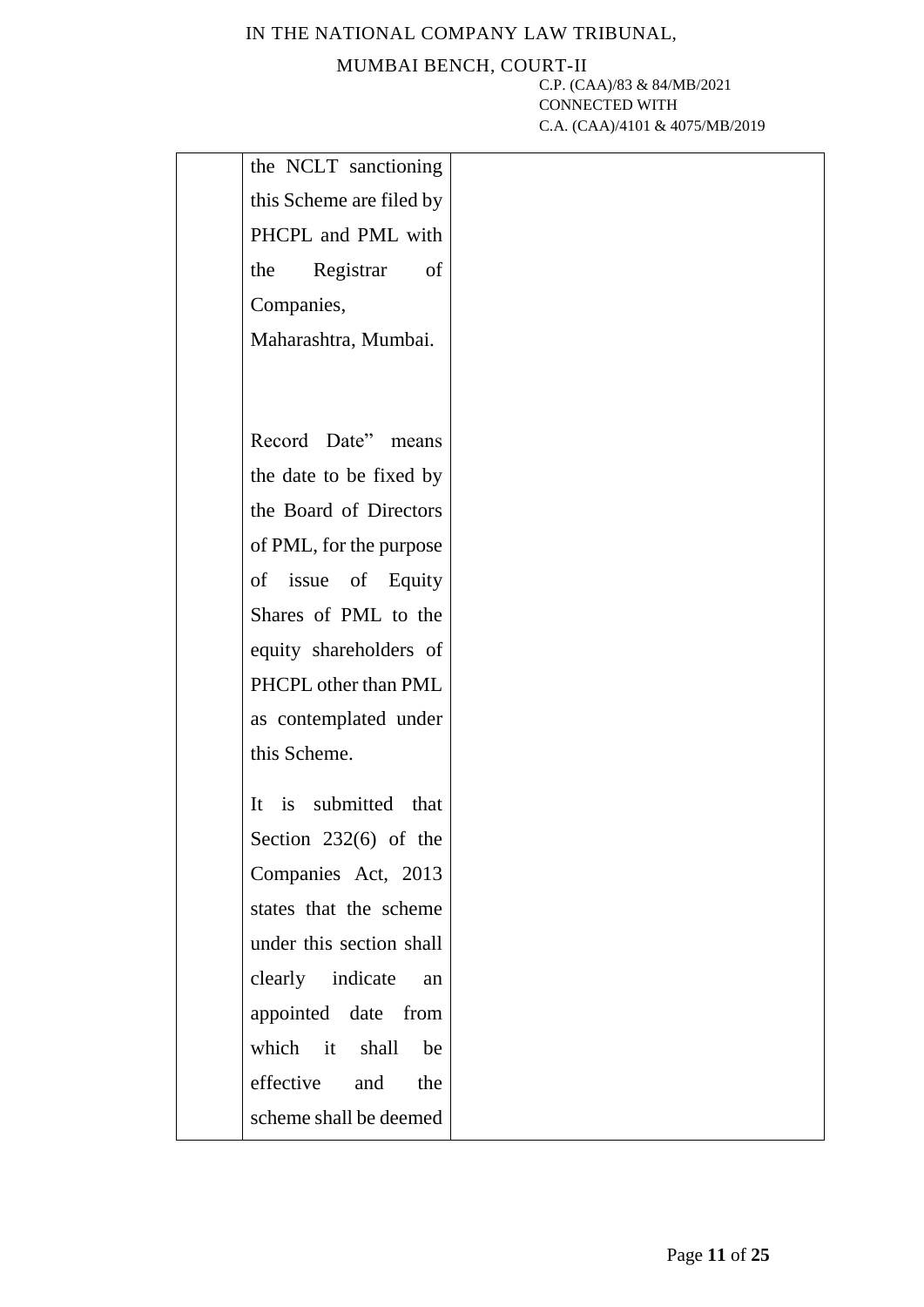### MUMBAI BENCH, COURT-II

|   | to be effective from      |                                                                     |
|---|---------------------------|---------------------------------------------------------------------|
|   | such date and not at a    |                                                                     |
|   | date subsequent to the    |                                                                     |
|   | appointed date. Further,  |                                                                     |
|   | the Petitioners may be    |                                                                     |
|   | asked to comply with      |                                                                     |
|   | requirements<br>the<br>as |                                                                     |
|   | clarified vide circular   |                                                                     |
|   | $F_{\cdot}$<br>No.<br>no. |                                                                     |
|   | $7/12/2019$ /CL-I dated   |                                                                     |
|   | 21.08.2019 issued by      |                                                                     |
|   | Ministry<br>of<br>the     |                                                                     |
|   | Corporate Affairs.        |                                                                     |
|   |                           |                                                                     |
| 5 | Petitioner                | Company $\vert$ As far as the observations of the Regional          |
|   |                           |                                                                     |
|   |                           | have to undertake to Director, as stated in paragraph IV (e) of the |
|   | comply with section       | report and reproduced hereinabove are                               |
|   | $232(3)(i)$ of Companies  | concerned, the Transferee Company hereby                            |
|   | Act, 2013, where the      | undertakes to comply with provisions of                             |
|   |                           | transferor company is Section 232(3)(i) of Companies Act, 2013      |
|   |                           | dissolved, the fee, if i.e. the fee, if any, paid by the Transferor |
|   | paid<br>by the<br>any,    | company on its authorised capital shall be                          |
|   | transferor company on     | set-off against any fees payable by the                             |
|   | its authorised capital    | Transferee company on its authorized Share                          |
|   | shall be set-off against  | Capital subsequent to the amalgamation.                             |
|   | any fees payable by the   |                                                                     |
|   | transferee company on     |                                                                     |
|   | its authorised capital    |                                                                     |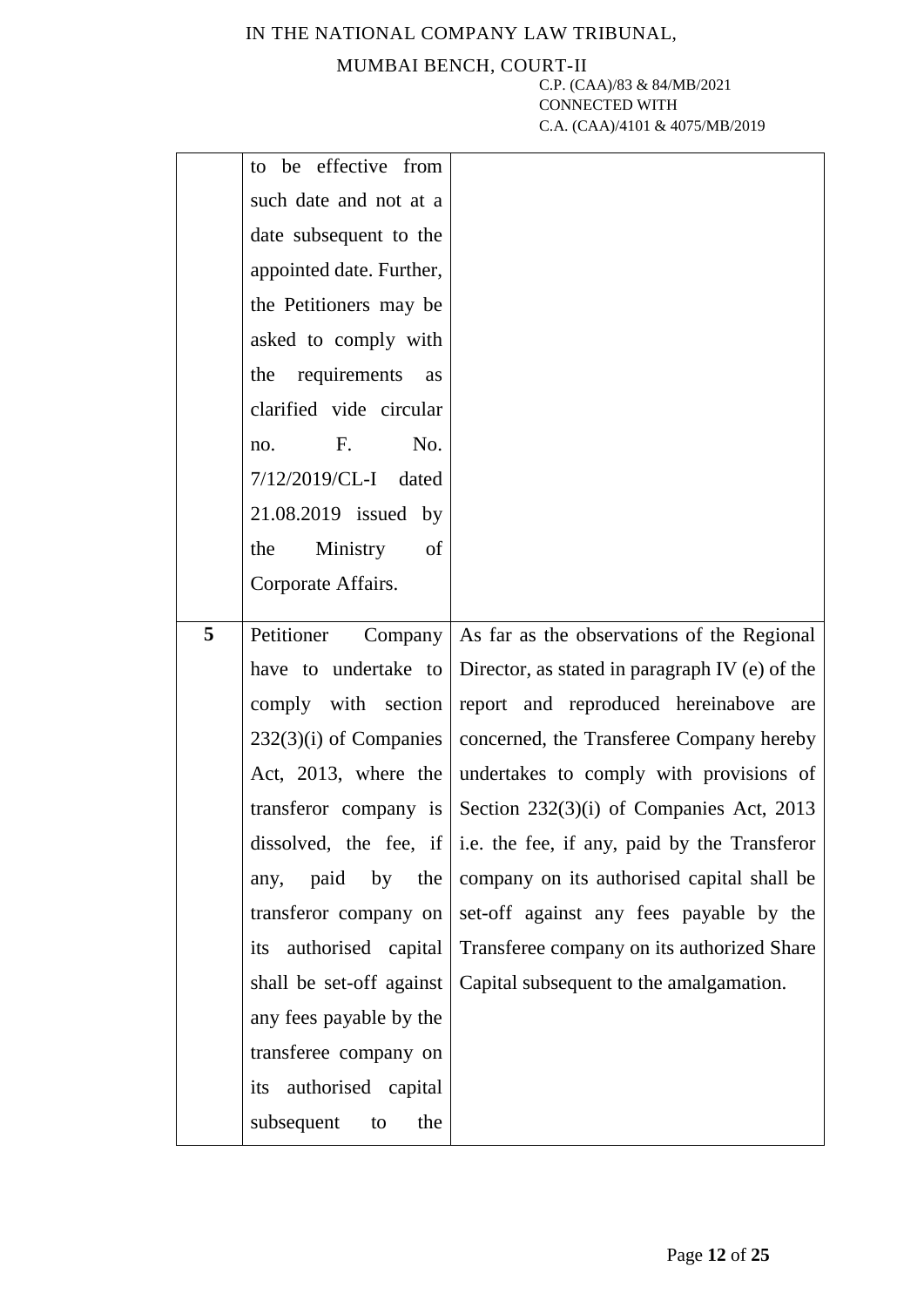### MUMBAI BENCH, COURT-II

|   | amalgamation<br>and       |                                                                            |
|---|---------------------------|----------------------------------------------------------------------------|
|   | therefore, petitioners to |                                                                            |
|   | affirm that they comply   |                                                                            |
|   | the provisions of the     |                                                                            |
|   | section.                  |                                                                            |
|   |                           |                                                                            |
| 6 |                           | As per Clause 15 of the $\vert$ As far as the observations of the Regional |
|   | Petitioner<br>Scheme,     | Director, as stated in paragraph IV (f) of the                             |
|   | Companies have<br>to      | report and reproduced hereinabove are                                      |
|   | undertake<br>that<br>the  | concerned, the Transferee Company hereby                                   |
|   | surplus shall be credited | undertakes that the surplus or deficits, if any                            |
|   | Capital Reserve<br>to     | arising out of amalgamation shall be credited                              |
|   | Account arising out of    | to Capital Reserve Account or debited to                                   |
|   | amalgamation<br>and       | Goodwill Account, as the case may be, in                                   |
|   | deficits shall be debited | accordance with the provisions of the                                      |
|   | to Goodwill Account.      | Scheme.                                                                    |
|   | Petitioner<br>Further     |                                                                            |
|   | Companies have<br>to      |                                                                            |
|   | undertake that reserves   |                                                                            |
|   | shall not be available    |                                                                            |
|   | for distribution<br>of    |                                                                            |
|   | dividend. regulators or   |                                                                            |
|   | authorities<br>(The       |                                                                            |
|   | Securities<br>and         |                                                                            |
|   | Exchange Board<br>of      |                                                                            |
|   | India, Bombay Stock       |                                                                            |
|   | Exchange Limited and      |                                                                            |
|   | National<br><b>Stock</b>  |                                                                            |
|   | Exchange<br>India<br>of   |                                                                            |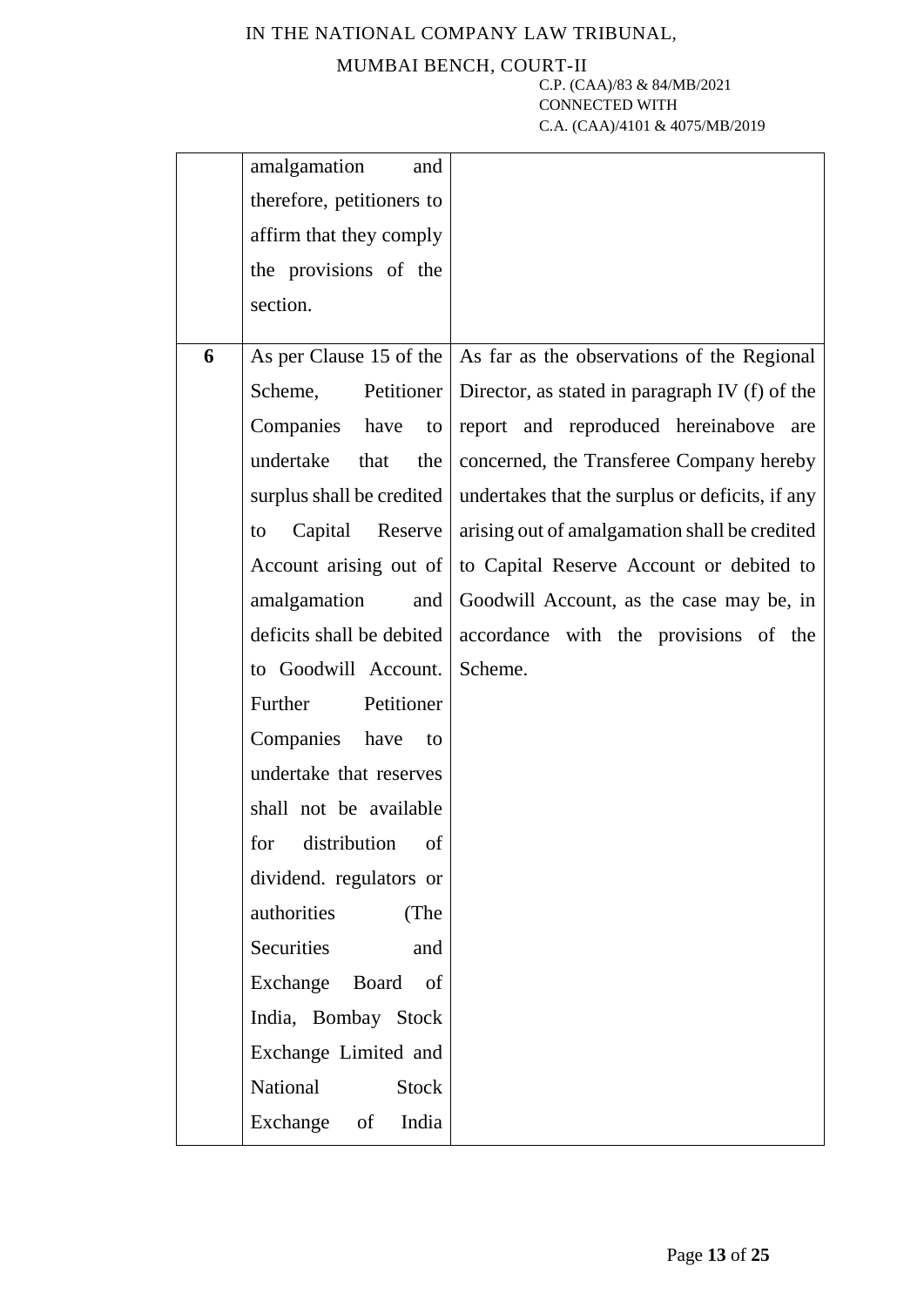### MUMBAI BENCH, COURT-II

| $\overline{7}$ | and/or pass appropriate<br>orders/ orders as deem<br>fit;<br>dated 09.07.2021 has<br>interalia mentioned that<br>there<br>are<br>no<br>prosecution,<br>no                                                                                                                           | ROC, Mumbai Report as far as the observations of the Regional<br>Director, as stated in paragraph IV (g) of the<br>report and reproduced hereinabove are<br>concerned, the Petitioner Companies hereby<br>submit the following in respect of the                                                                                                                                                                                                                                                                      |
|----------------|-------------------------------------------------------------------------------------------------------------------------------------------------------------------------------------------------------------------------------------------------------------------------------------|-----------------------------------------------------------------------------------------------------------------------------------------------------------------------------------------------------------------------------------------------------------------------------------------------------------------------------------------------------------------------------------------------------------------------------------------------------------------------------------------------------------------------|
|                | technical scrutiny, no<br>inquiry, no inspection<br>complaints<br>and<br>one<br>against<br>pending<br>Companies.<br>Petitioner<br>mentioned<br>Further<br>that:-<br>Authorized and<br>1.<br>paid up share capital of<br>Transferee<br>Company<br>does not match with the<br>Scheme. | observations<br>made by Registrar<br>of<br>Companies in its Report :<br>(i) The Authorised share Capital of the<br>Transferee Company as mentioned in the<br>Scheme of Amalgamation is the same and<br>there has been no change since the filing of<br>the scheme and petitions with the Tribunal.<br>(ii) The paid up share capital of the<br>Transferee<br>Company<br>has<br>increased<br>subsequent to the filing of the scheme with<br>Hon'ble NCLT due to the issue and<br>allotment of shares by the Transferee |
|                | One complaint is<br>2.<br>against<br>pending<br>transferee company by<br>secretary, phoenix mall<br>residence<br>apartment<br>association, Velachery                                                                                                                                | Company to Qualified Institutional Buyers<br>by way of Qualified institutional placement<br>('QIP') and various allotment of shares done<br>by the Transferee Company upon exercise of<br>stock options by employees. The details of                                                                                                                                                                                                                                                                                  |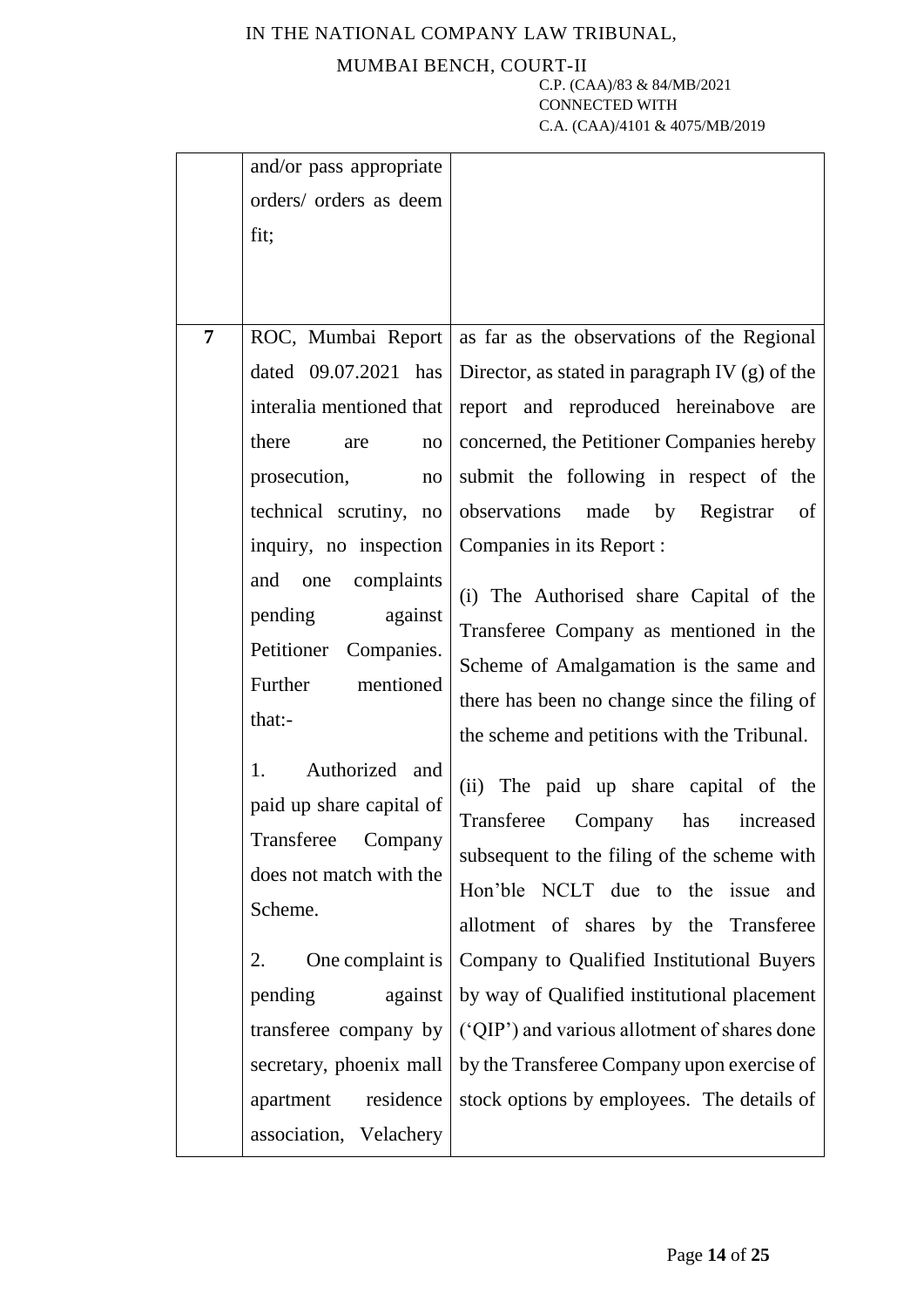### MUMBAI BENCH, COURT-II

| Chennai<br>the<br>in                                                                                                    | the capital evolution since April 01, 2019 to                                         |                      |              |
|-------------------------------------------------------------------------------------------------------------------------|---------------------------------------------------------------------------------------|----------------------|--------------|
| complaint it is alleged                                                                                                 | till date is as follows:                                                              |                      |              |
| that the illegal business                                                                                               | Particular                                                                            |                      | -Paid<br>up  |
| activities in violation<br>building construction.                                                                       | ${\bf S}$                                                                             | <b>No. of Shares</b> | Capital-     |
| Transferee<br>3.<br>Company has 14 open<br>charges.                                                                     | Paid<br>up<br>Capital as<br>1 <sub>st</sub><br>on<br>April,                           |                      |              |
| Transferee<br>$\overline{4}$ .<br>The<br>Company is a listed                                                            | 2019                                                                                  | 15, 32, 89, 801      | 30,65,79,602 |
| company.                                                                                                                | Allotment<br>of Shares                                                                |                      |              |
| 5.<br>Interest of the<br>Creditors<br>shall<br>be                                                                       | by way of<br>QIP                                                                      |                      |              |
| protected.<br>Hon'ble Tribunal may                                                                                      | (August<br>22, 2020)                                                                  | 1,81,81,818          | 3,63,63,636  |
| consider<br>the<br>observations<br>pointed<br>out by ROC, Mumbai in<br>their report and decide<br>the matter on merits. | Allotment<br>shares<br>of<br>pursuant<br>to<br>exercise                               |                      |              |
|                                                                                                                         | stock<br>of<br>options by<br>employee<br>(April<br>S<br>2019<br>01,<br>to<br>Septembe | 5,07,807             | 10,15,614    |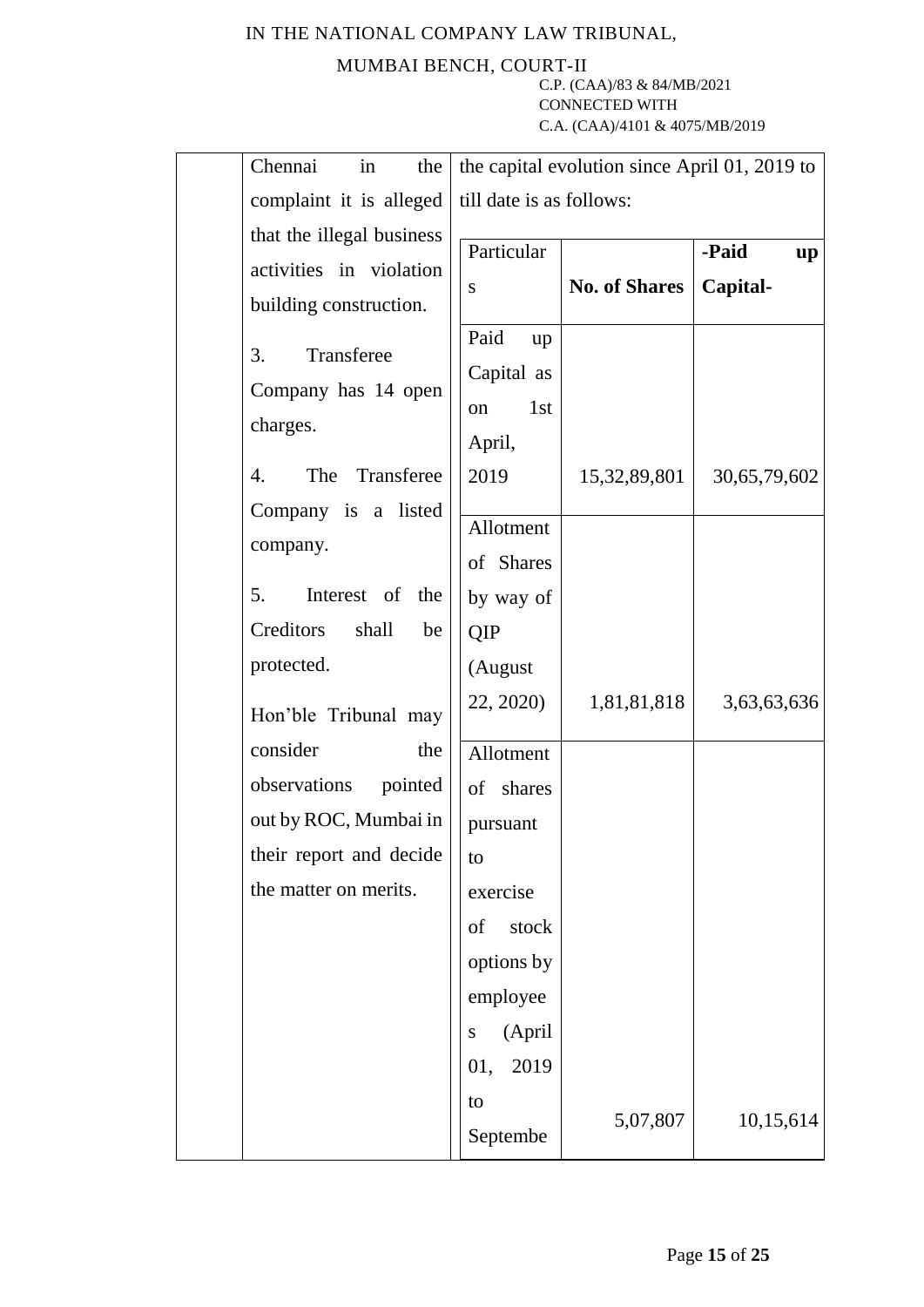### MUMBAI BENCH, COURT-II

|  | 15,<br>r  |                                               |                 |  |
|--|-----------|-----------------------------------------------|-----------------|--|
|  | 2021)     |                                               |                 |  |
|  |           |                                               |                 |  |
|  |           | 17, 19, 79, 426                               | 34, 39, 58, 852 |  |
|  |           |                                               |                 |  |
|  |           |                                               |                 |  |
|  |           | (iii) The Transferee Company has not been     |                 |  |
|  |           | served with copy of any complaint filed by    |                 |  |
|  |           | secretary, phoenix mall apartment residence   |                 |  |
|  |           | association, Velachery Chennai with ROC,      |                 |  |
|  |           | against the Transferee Company. Since the     |                 |  |
|  |           | complaint is filed against the Transferee     |                 |  |
|  |           | Company, it does not have any bearing on      |                 |  |
|  |           | the operations of Transferor Company. The     |                 |  |
|  |           | Phoenix Mills Limited, the Transferee         |                 |  |
|  |           | Company shall continue to be in operation     |                 |  |
|  | after the | amalgamation of Transferor                    |                 |  |
|  |           | company, therefore it shall look into it      |                 |  |
|  |           | suitably and address the matter in due course |                 |  |
|  | of time.  |                                               |                 |  |
|  |           | (iv) There are no borrowings availed of by    |                 |  |
|  |           | Transferor Company for which any charge       |                 |  |
|  |           | has been created and filed. Transferee        |                 |  |
|  |           | Company shall file the forms for satisfaction |                 |  |
|  |           | of charges as and when the borrowings         |                 |  |
|  |           | availed of by the Transferee Company are      |                 |  |
|  | paid off. | The Transferee Company had                    |                 |  |
|  |           | issued notices to its Secured Creditors as    |                 |  |
|  |           | well as unsecured creditors as required under |                 |  |
|  |           |                                               |                 |  |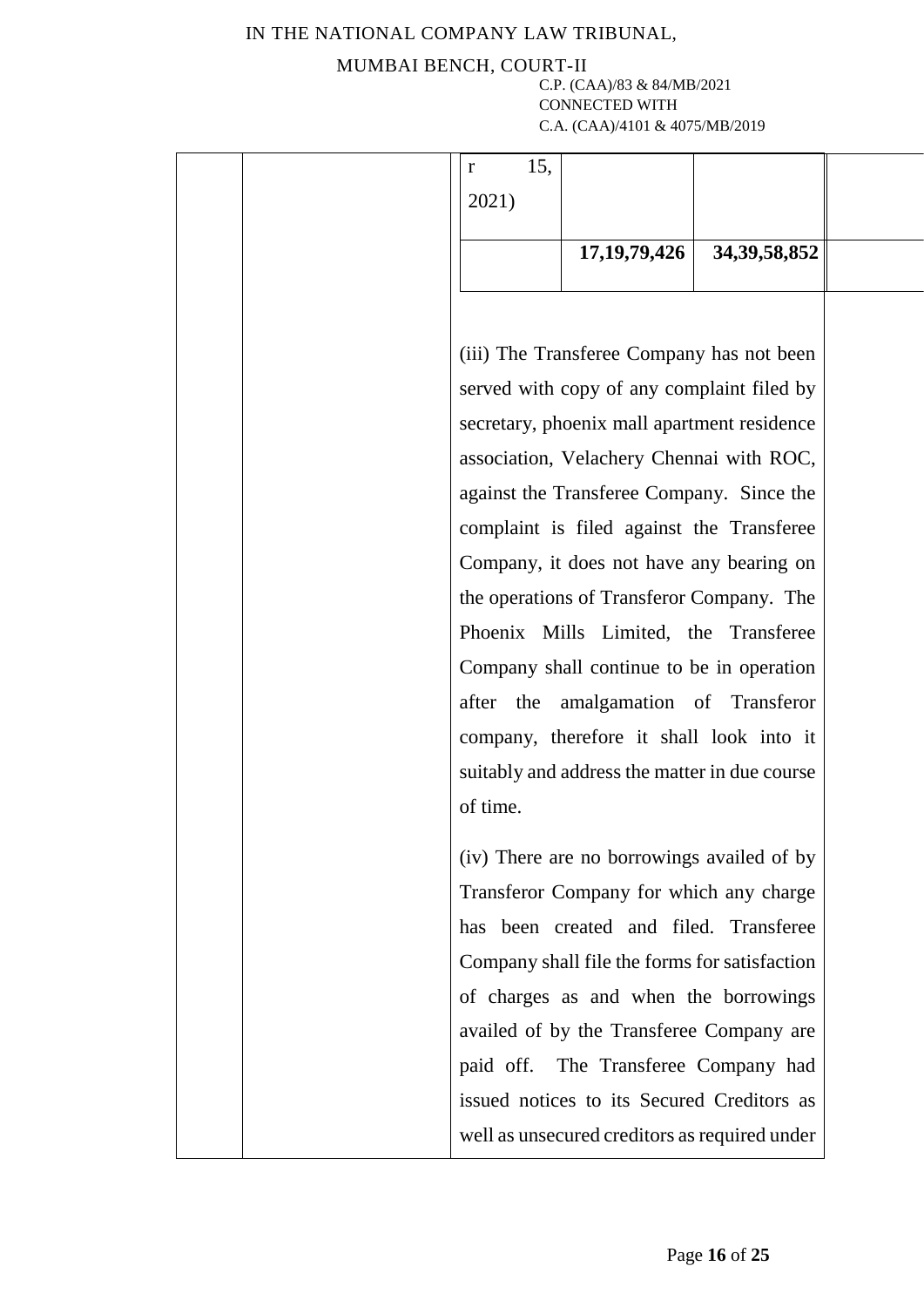### MUMBAI BENCH, COURT-II

|    |                         | Section 230 (3) of the Companies Act, 2013                             |
|----|-------------------------|------------------------------------------------------------------------|
|    |                         | through Speed Post with a direction to                                 |
|    |                         | submit their representations, if any, to the                           |
|    |                         | Tribunal within a period of 30 (thirty) days                           |
|    |                         | from the date of receipt of such notice. The                           |
|    |                         | Transferee Company has not received any                                |
|    |                         | representation from any of its Secured                                 |
|    |                         | Creditors or Unsecured Creditors till date.                            |
| 8. | Since, the Company is   | We say that, as far as the observations of the                         |
|    | Petitioner<br>listed,   | Regional Director, as stated in paragraph IV                           |
|    | Company to clarify      | (h) of the report and reproduced hereinabove                           |
|    | whether the transferee  | Circular<br>concerned,<br>No.<br>are                                   |
|    |                         | company has convened   CFD/DIL3/CIR/2017/21 dated March 10,            |
|    | separate meeting of     | 2017, as amended from time to time, issued                             |
|    | public<br>shareholders  | by the Securities and Exchange Board of                                |
|    | (other than promotors)  | India provides that in the event additional                            |
|    | as required under SEBI, | shares are allotted to Promoter / Promoter                             |
|    | LODR<br>requirement     | Group, Related Parties of Promoter /                                   |
|    |                         | since shareholding of Promoter Group, Associates of Promoter /         |
|    |                         | promotors is increased   Promoter Group, Subsidiary/ $(s)$ of Promoter |
|    | due to the merger.      | / Promoter Group of the listed entity, the                             |
|    |                         | Scheme of arrangement shall be acted upon                              |
|    |                         | only if the votes cast by the public                                   |
|    |                         | shareholders in favour of the proposal are                             |
|    |                         | more than the number of votes cast by the                              |
|    |                         | public shareholders against it.                                        |
|    |                         | The Transferee Company has held a Meeting                              |
|    |                         | of the Equity Shareholders of the Company                              |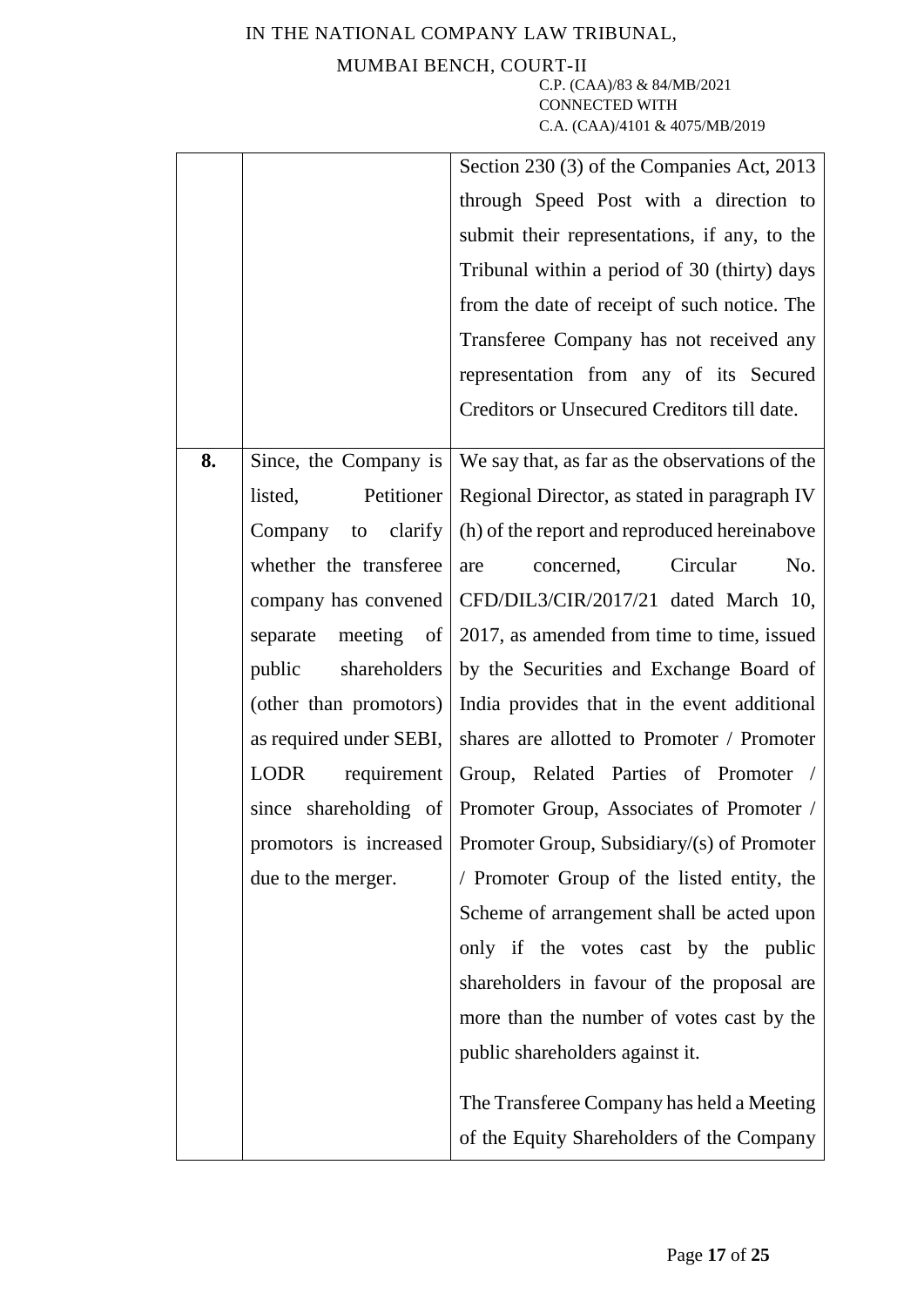## MUMBAI BENCH, COURT-II

| April, 2021 through Video<br>30th<br>on        |
|------------------------------------------------|
| Conferencing / Other Audio Visual Means        |
| pursuant to the order of Hon'ble NCLT vide     |
| its order dated March 17, 2021.                |
| In compliance with the provisions of (i)       |
| Section 230(4) read with Sections 108 of the   |
| Companies Act, 2013; (ii) Rule $6(3)(xi)$ and  |
| Rule 9 of the Companies (Compromises,          |
| Arrangements and Amalgamations) Rules,         |
| 2016; (iii) Rule 20 and other applicable       |
| provisions of the Companies (Management        |
| and Administration) Rules, 2014; (iv)          |
| Secretarial Standards - 2 on General           |
| Meetings issued by the Institute of Company    |
| Secretaries of India; (v) Regulation 44 and    |
| other applicable provisions of the Securities  |
| and Exchange Board of India (Listing           |
| Obligations and Disclosure Requirements)       |
| Regulations, 2015 and (vi) Securities and      |
| Exchange Board of India Circular dated         |
| March 10, 2017 bearing reference No.           |
| CFD/DIL3/CIR/2017/21, as amended from          |
| time to time, the Transferee Company had       |
| provided to its Equity Shareholders the        |
| facility to cast their votes electronically on |
| the Resolution considered at the Meeting       |
| either by (i) remote e-voting prior the        |
| Meeting (by using the electronic voting        |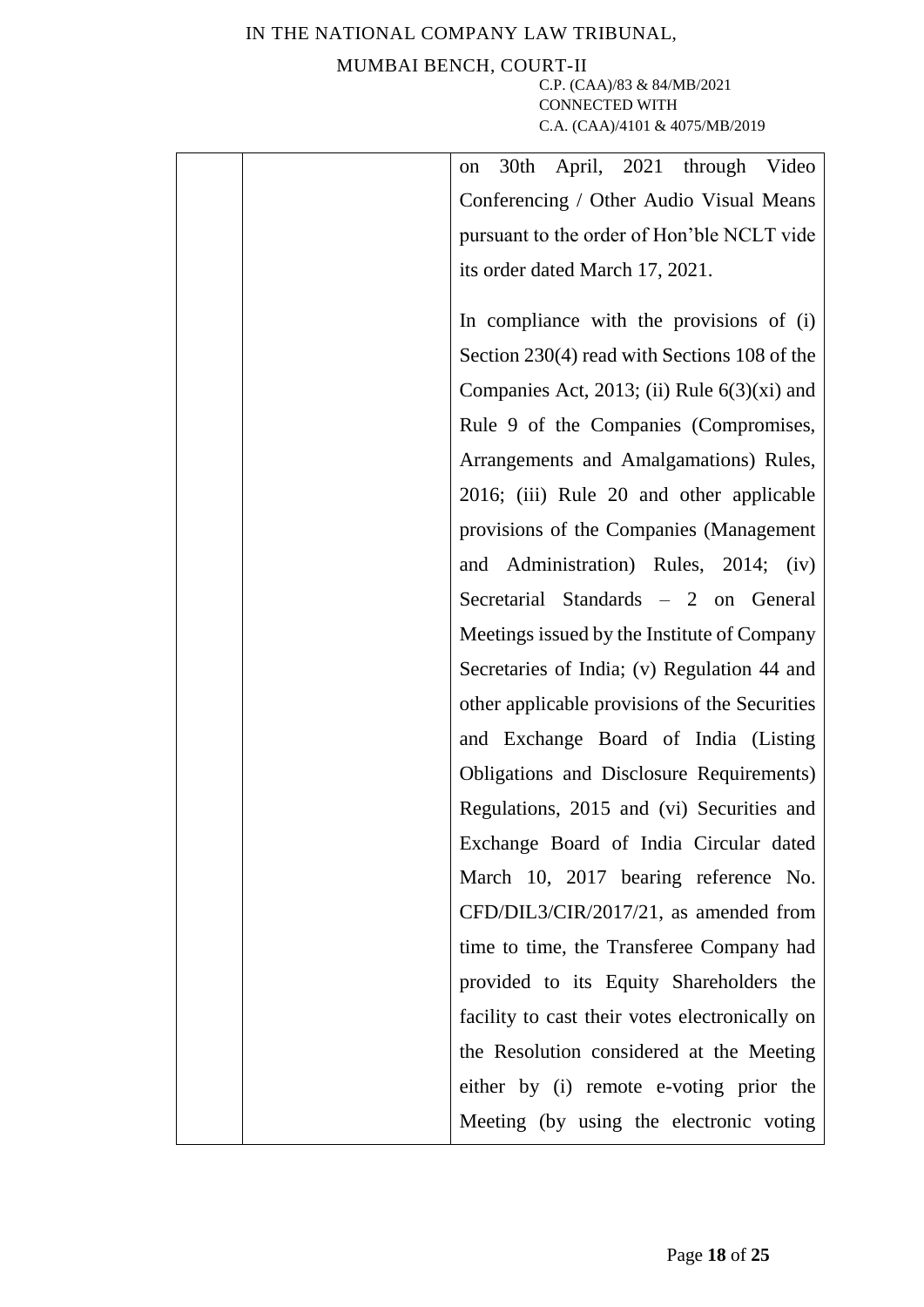### MUMBAI BENCH, COURT-II

| platform provided by CDSL) or (ii) e-voting        |
|----------------------------------------------------|
| during the Meeting.                                |
| The Scrutinizer appointed to scrutinize the        |
|                                                    |
| voting process, submitted a combined               |
| Report on the Results of the remote e-voting       |
| and e-voting at the Meeting held on April 30,      |
| 2021. 15. Based on the Report of the               |
| Scrutinizer, the resolution as set out in the      |
| Notice of Meeting <i>i.e.</i> approving the Scheme |
| of Amalgamation (Merger by Absorption) of          |
| Phoenix Hospitality Company Private                |
| Limited ('Transferor Company') with The            |
| Phoenix<br>Mills Limited<br>('Transferee           |
| Company') and their<br>respective                  |
| shareholders, was approved by the equity           |
| Shareholders by the requisite majority i.e. in     |
| the number holding three-fourths in value as       |
| per the provisions of Sections 230 to 232 of       |
| the Act and also in terms of provisions of         |
| SEBI Circular No. CFD/DIL3/CIR/2017/21             |
| dated March 10, 2017, as amended from              |
| time to time i.e. number of votes cast by the      |
| Public Shareholders of the Transferee              |
| Company in favour of the Resolution are            |
| more than the number of votes cast by the          |
| Public Shareholders against the Resolution.        |
| We say that on 24th December 2020 the              |
| Office of the Assistant Commissioner of            |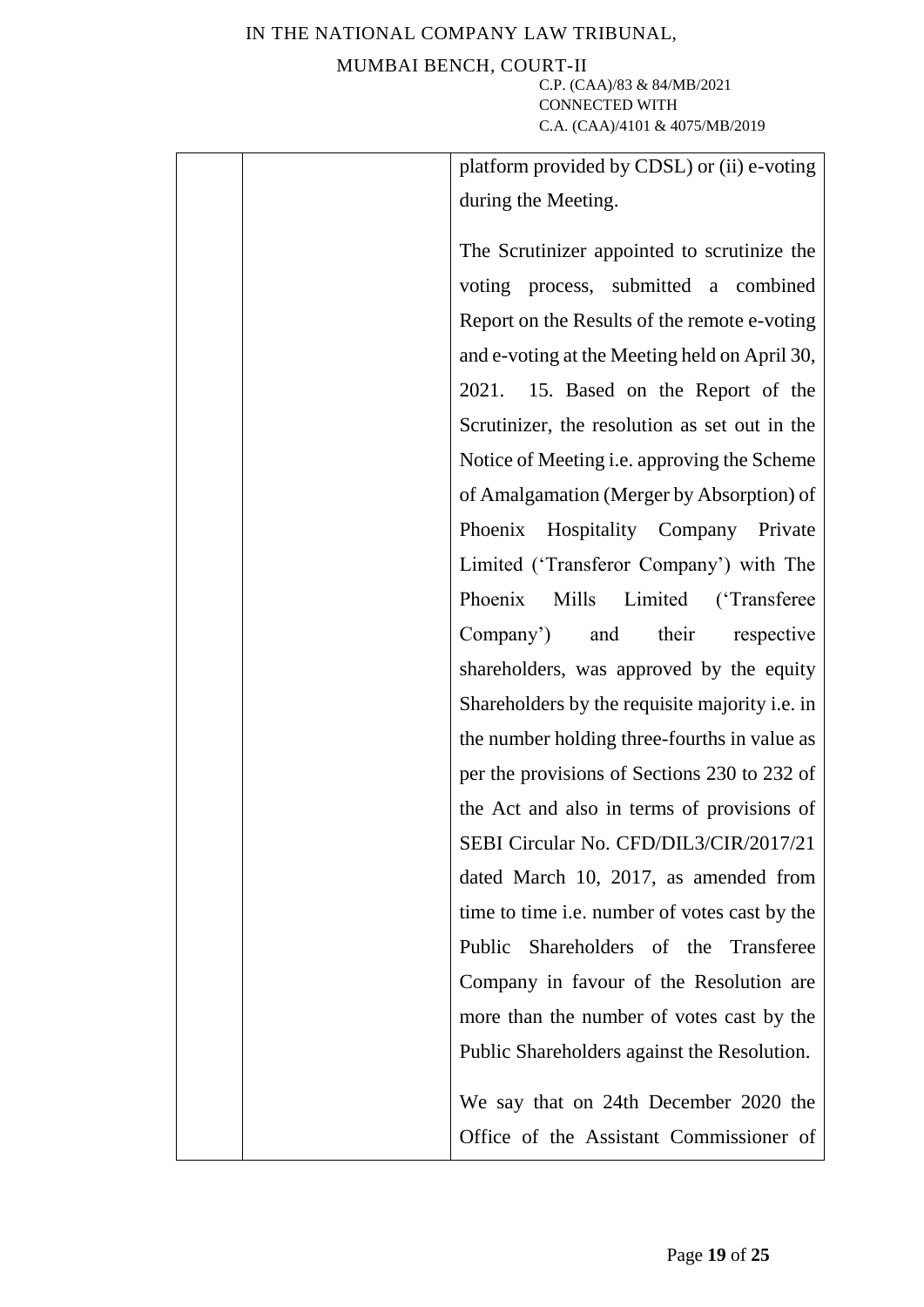### MUMBAI BENCH, COURT-II

| Tax, Circle- $8(2)(1)$ filed a<br>Income        |
|-------------------------------------------------|
| representation with the Hon'ble NCLT with       |
| a copy to Phoenix Hospitality Company           |
| Private Limited, the Transferor Company         |
| herein. The Income Tax Department has in        |
| its aforesaid representation and more           |
| particularly in para 4 thereof observed the     |
| following:                                      |
|                                                 |
| it is clear that all pending proceedings        |
| against the demerged Company shall be           |
| continued against the Resulting Company.        |
| Therefore, the Scheme should be without         |
| prejudice to the rights of the Income Tax       |
| Department and the Income Tax Department        |
| is free to proceed against the Resulting        |
| Company for all its proceedings.                |
| At the moment this Scheme is not being          |
| examined with reference to the taxation         |
| aspect vis-à-vis other such scheme if any. In   |
| future, if it is discovered that this scheme or |
| similar such schemes are in any way acting      |
| device for tax-avoidance<br>then<br>a<br>as     |
| department will be at liberty to initiate the   |
| appropriate course of action as per law.        |
|                                                 |
| The Income tax Department will be free to       |
| examine the aspect of any tax payable as a      |
| result of the Scheme and in case it is found    |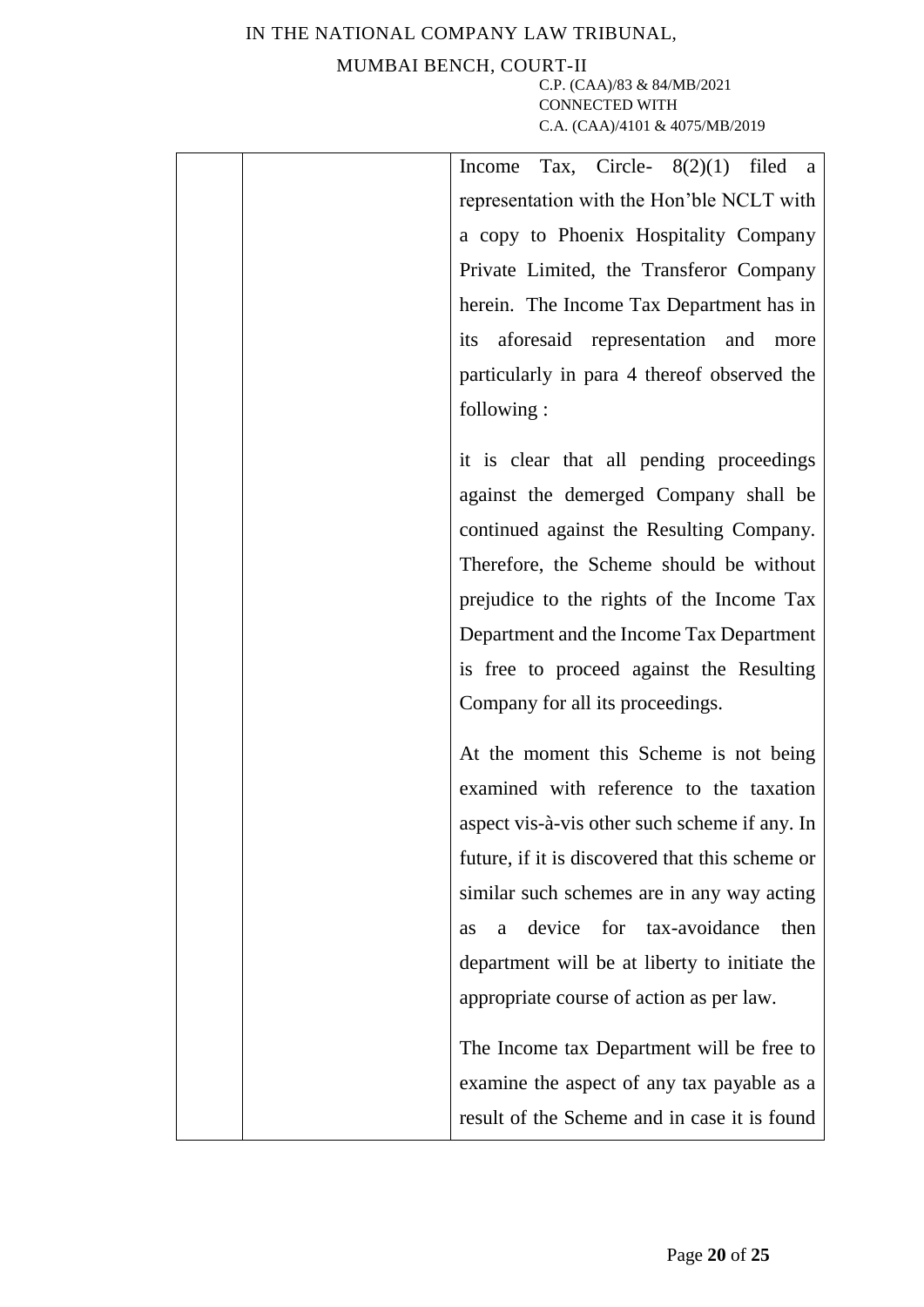### MUMBAI BENCH, COURT-II

| that the Scheme of arrangement ultimately      |
|------------------------------------------------|
| results in tax avoidance or is not in          |
| accordance to the<br>merger/demerger           |
| provisions of the Income Tax Act then the      |
| Department will be at liberty to initiate the  |
| appropriate course of action as per law.       |
| It is further requested that the rights of the |
| Income Tax Department should remain            |
| intact to take out appropriate proceedings     |
| regarding raising of any tax demand against    |
| the demerged Company at any further date       |
| and these rights should not be adversely       |
| affected in view of the sanction of the        |
| scheme.                                        |
| In view of the representations made by the     |
| Income Tax Department in its letter dated      |
| 24th December 2020, we repeat what             |
| representation is stated by us in para 5       |
| hereinabove that the approval of the Scheme    |
| this Tribunal will not deter any<br>by         |
| authorities to deal with any of the issues     |
| arising after giving effect to the scheme and  |
| that such issues arising out of the Scheme     |
| will be met and answered in accordance with    |
| law. The decision of the authorities will be   |
| binding on the Petitioner Companies and        |
| that the Income tax Department will be free    |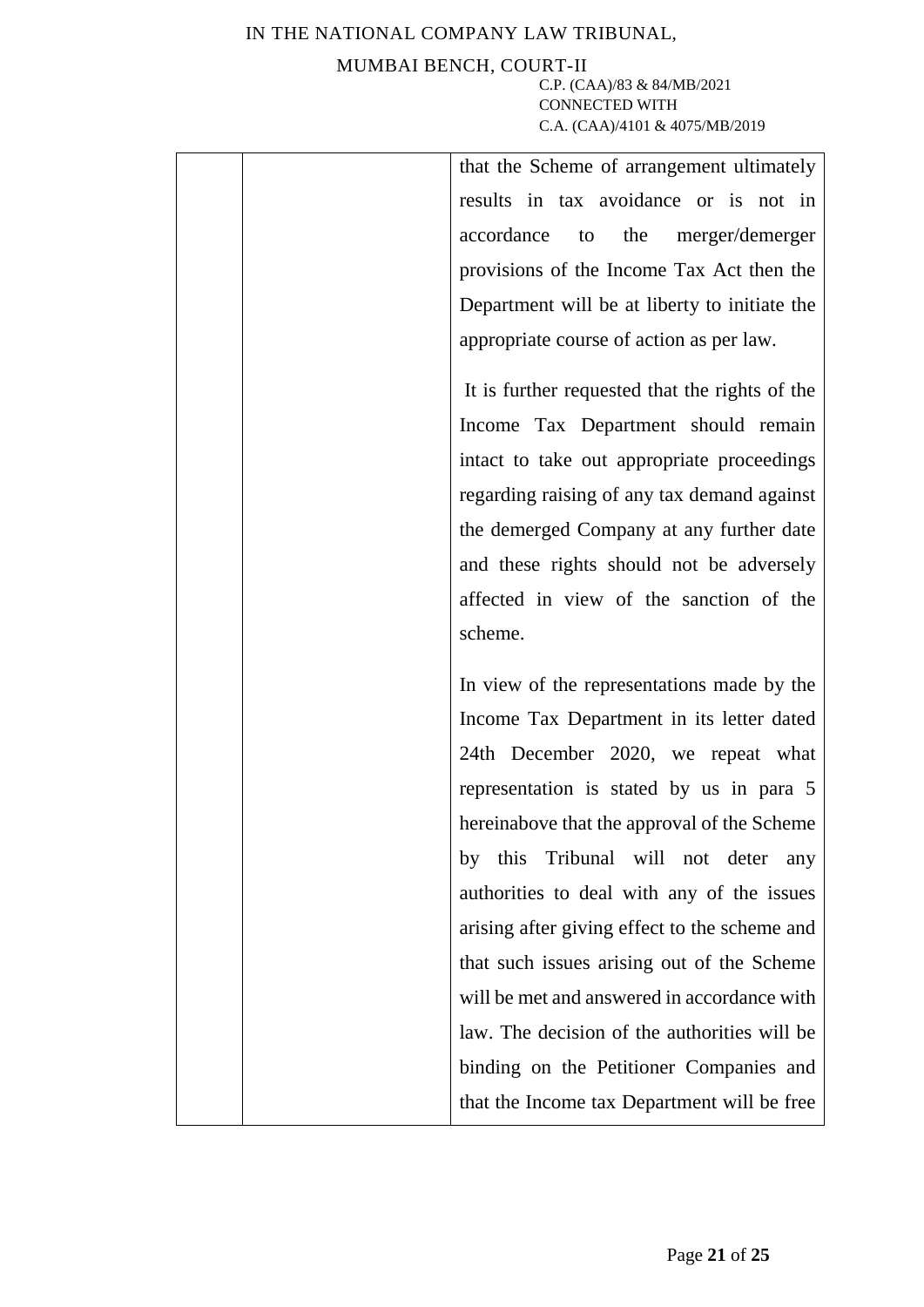|  | to examine the aspect of any tax payable as |
|--|---------------------------------------------|
|  | a result of the Scheme.                     |
|  |                                             |

- 18. The observations made by the Regional Director have been explained in Column 2 of table provided in Para 17 above. The clarifications and undertakings given by the Petitioner Companies have been explained in Column 3 of the table provided in Para 17 above. Further, with respect to the response of the Petitioner Companies to the observation made by Regional Director in para IV (a) to (h) in its Report, the Regional Director vide his supplementary report dated 12th October 2021 in para 3 and 4 has stated that as regards the complaint relating to illegal business activities in violation of building construction, the Petitioner Company to state on affidavit its reply about the said allegation and the Petitioner Company to also state on Affidavit that it has complied with all applicable SEBI rules and regulations as a listed entity.
- 19. The Transferee Company vide its Affidavit dated 20th October 2021 to the Regional Director's Supplementary Report dated 12th October 2021 has stated that the Transferee Company vide its affidavit dated 30th September, 2021 submitted to this Tribunal, had stated that the Transferee Company had not been served with copy of the complaint filed by the alleged Secretary, Phoenix Mall Apartment Residence Association, Velachery Chennai, with ROC against the Transferee Company. It was also stated that since the complaint was filed against the Transferee Company, the same does not have any bearing on the operations of Transferor Company and the Transferee Company shall continue to be in operation after the amalgamation of the Transferor Company into the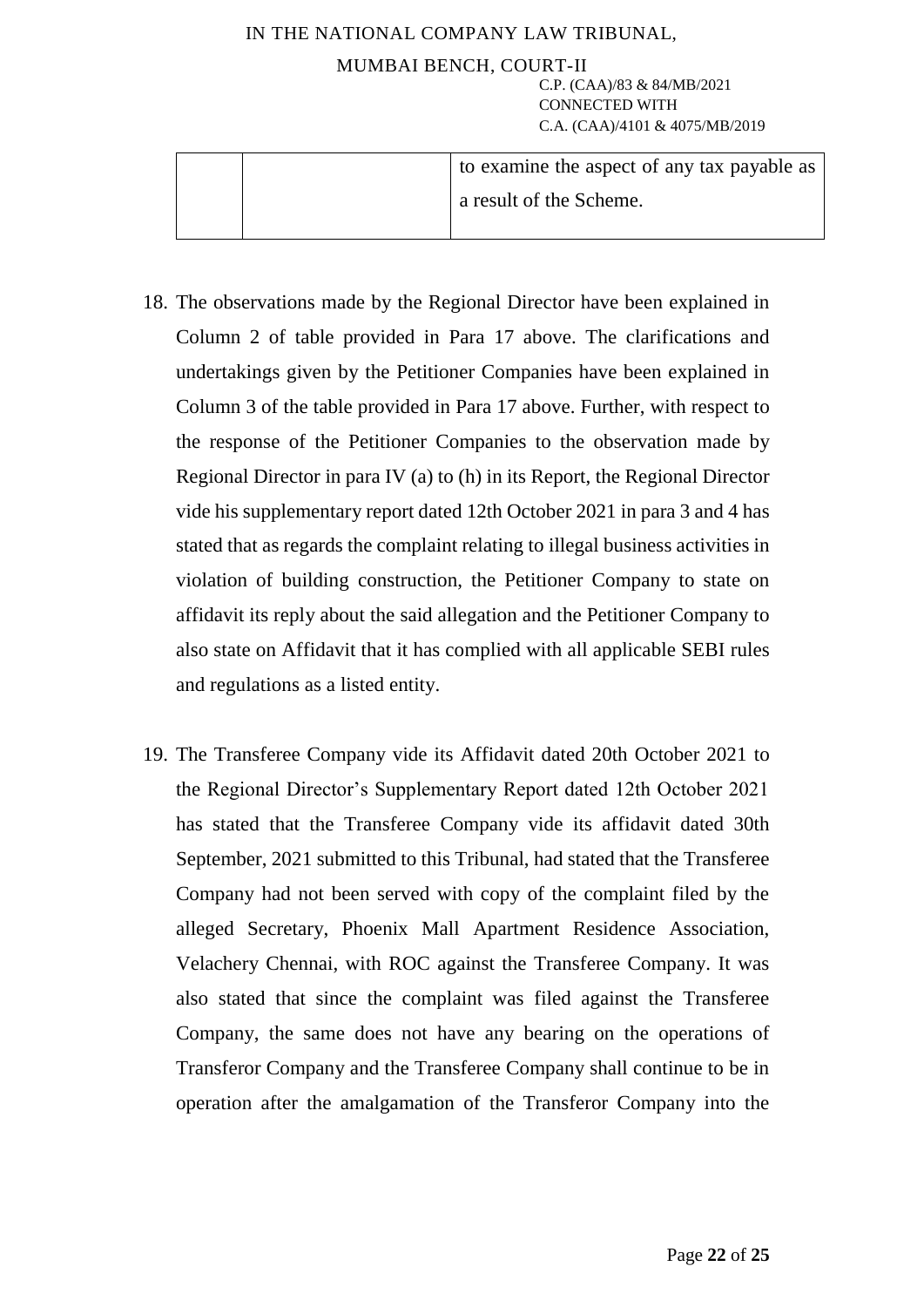Transferee Company, therefore it shall look into the matter suitably and address it in due course of time.

- 20. With further reference to para 3 of the Regional Director's Supplementary Report, I state that the said complaint has not been filed by and on behalf of Phoenix Mall Apartments Resident Association as is claimed in the said complaint. An anonymous letter purportedly written by Phoenix Mall Apartments Resident Association was circulated to the government/High Court Offices and other officials. The President of The Crest Residents Welfare Association – Velachery, on behalf of The Crest Residents Welfare Associations – Velachery vide his letter dated 14th June, 2019 submitted to Police Authorities has clarified that the name of the Association is – The Crest Residents Welfare Associations – Velachery and not as is written in the complaint letter and the same has been misused. Further, the said letter dated 14th June, 2019 also states that no such complaint has been filed by the said Resident Association and the contents of said letter are not factual. A copy of the said letter dated 14th June, 2019 sent by The Crest Residents Welfare Associations – Velachery to Police Authorities is annexed to the said Affidavit dated 20th October 2021.
- 21. It was further stated in the said Affidavit dated 20th October 2021that the contents of said Letter are not factual and the complaint has been filed by someone anonymously with a mischievous and fraudulent intent and instituted without any merit or grounds. It was submitted that the said referred complaint is against the Transferee Company and the said company is surviving Company and will remain in existence after giving effect to the said Scheme and will address the issue in normal course of time when it will deal with the same appropriately. So far as the observations made in paragraph 4 of the Supplementary Report of the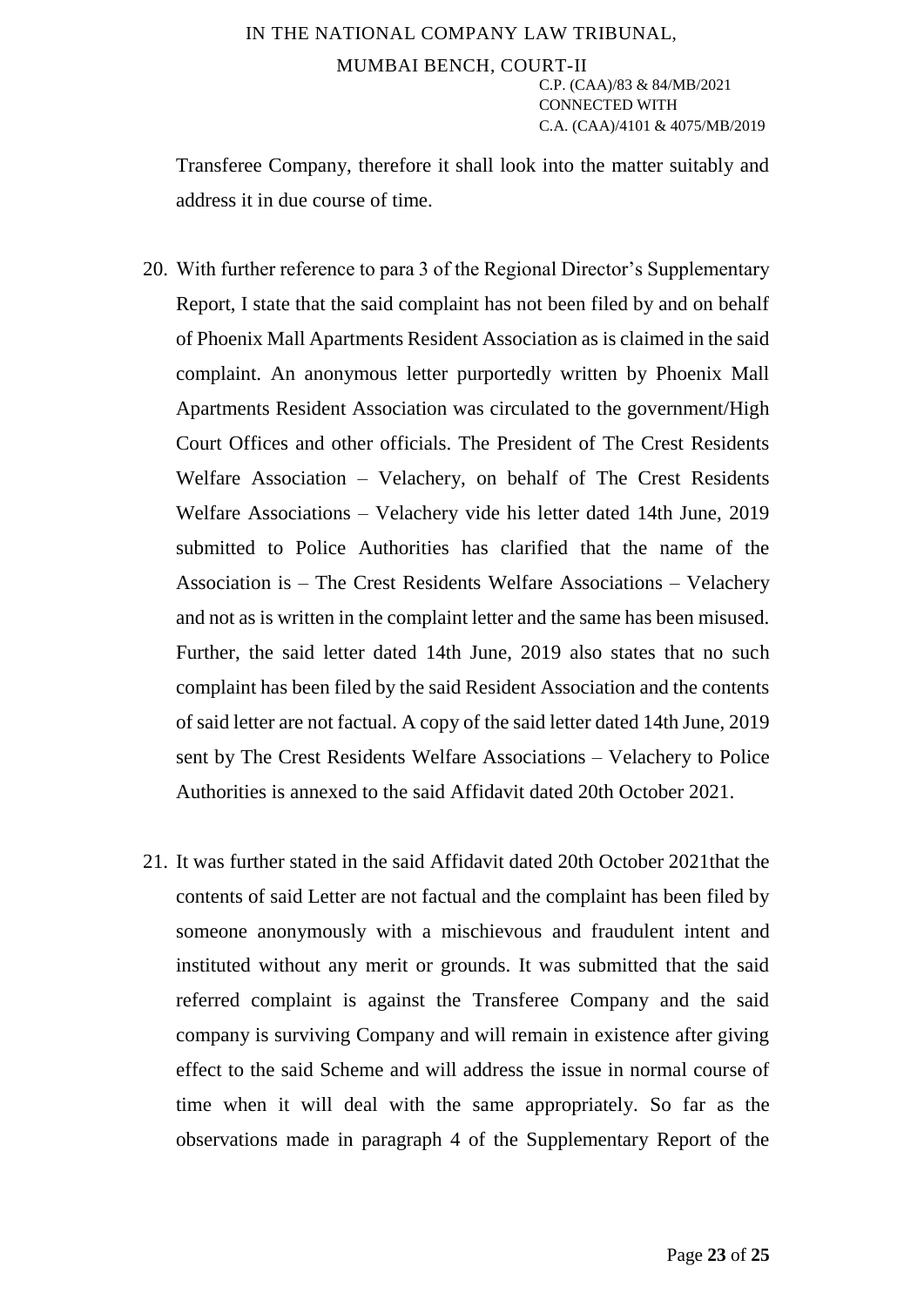Regional Director are concerned, the Transferee Company in its said reply dated 20th October 2021 submitted that it has complied with and will comply with all the applicable SEBI Rules and Regulations from time to time in connection with the present Scheme as a listed entity. The authorized representative Ms. Rupa Sutar, Dy. ROC appeared for the RD (West Region) has also conveyed her No Objection.

- 22. The Official Liquidator has filed his report dated 22nd July 2021, stating therein that, the affairs of Transferor Company have been conducted in a proper manner.
- 23. From the material on record, the Scheme appears to be fair and reasonable and does not violate any provisions of law and is not contrary to public policy or public interest.
- 24. Since all the requisite statutory compliances have been fulfilled, C.P. (CAA)/83 and 84/MB/2021 have been made absolute in terms of prayer of the respective Petitions mentioned therein.
- 25. The Petitioner Companies are directed to file a copy of this order along with a copy of the Scheme with the concerned Registrar of Companies, electronically, along with E-Form INC-28, in addition to the physical copy, within 30 days from the date of receipt of order duly certified by the Deputy/Assistant Registrar, of the National Company Law Tribunal, Mumbai Bench.
- 26. The Petitioner Companies to lodge a copy of this order duly certified by the Deputy/Assistant Registrar of the National Company Law Tribunal, Mumbai Bench, along with a copy of the Scheme of Merger with the